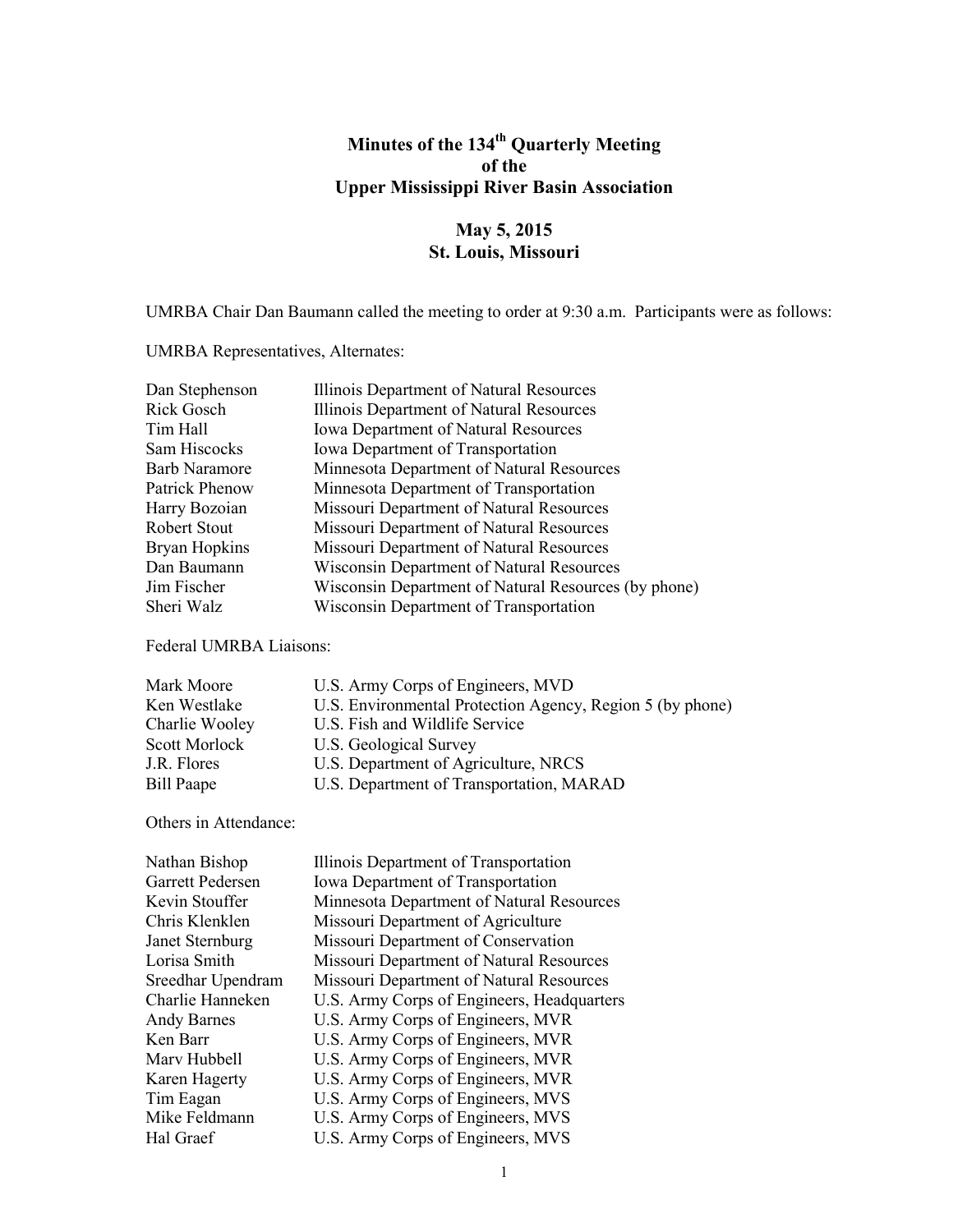| Brian Johnson        | U.S. Army Corps of Engineers, MVS                            |
|----------------------|--------------------------------------------------------------|
| <b>Brian Markert</b> | U.S. Army Corps of Engineers, MVS                            |
| Kat McCain           | U.S. Army Corps of Engineers, MVS                            |
| Mike Rodgers         | U.S. Army Corps of Engineers, MVS                            |
| Deanne Strauser      | U.S. Army Corps of Engineers, MVS                            |
| <b>Steve Faryan</b>  | U.S. Environmental Protection Agency, Region 5 (by phone)    |
| Heath Smith          | U.S. Environmental Protection Agency, Region 7 (by phone)    |
| Kraig McPeek         | U.S. Fish and Wildlife Service                               |
| Tim Yager            | U.S. Fish and Wildlife Service                               |
| Jennifer Sauer       | U.S. Geological Survey, UMESC                                |
| Mark Fuchs           | National Weather Service                                     |
| Tom Boland           | Amec Foster Wheeler                                          |
| Marcel Wagner        | Great River Economic Development Foundation                  |
| Scott Sigman         | Illinois Soybean Association (by phone)                      |
| Chuck Arnold         | <b>Ingram Barge Company</b>                                  |
| Ryan Mueller         | <b>Interstate Council on Water Policy</b>                    |
| <b>Charles Bell</b>  | Mid-America Port Authority                                   |
| Colin Wellenkamp     | Mississippi River Cities and Towns Initiative                |
| Brad Walker          | Missouri Coalition for the Environment                       |
| Gretchen Benjamin    | The Nature Conservancy                                       |
| <b>Todd Strole</b>   | The Nature Conservancy                                       |
| Nancy Guyton         | Neighbors of the Mississippi                                 |
| Mark Harvey          | Neighbors of the Mississippi                                 |
| Charles Williamson   | Neighbors of the Mississippi                                 |
| <b>Tyler Rotche</b>  | Prairie Rivers Network                                       |
| Mike Klingner        | Upper Mississippi, Illinois, and Missouri Rivers Association |
| Kevin Stier          | Upper Mississippi River International Port District          |
| Dru Buntin           | <b>Upper Mississippi River Basin Association</b>             |
| Dave Hokanson        | Upper Mississippi River Basin Association                    |
| Kirsten Mickelsen    | <b>Upper Mississippi River Basin Association</b>             |

#### **Minutes**

Tim Hall moved and Barb Naramore seconded a motion to approve the draft minutes of the February 10, 2015 quarterly meeting as written. The motion carried unanimously on a voice vote.

#### **Executive Director's Report**

Dru Buntin presented the Executive Director's report and noted that the report is organized according to the focus areas in the 2013-17 UMRBA Strategic Plan. Among the items in the report, in the *Commercial Navigation focus area*, Buntin said he participated in Congressional and Administration staff advocacy briefings on April  $6 - 7$ , 2015 regarding the Navigation and Ecosystem Sustainability Program (NESP) in Washington, DC with Gretchen Benjamin (The Nature Conservancy), Paul Rohde (Waterways Council, Inc.), Amanda DeJong (Iowa Corn Growers Association), Dan Barger (Carpenters' District Council of Greater St. Louis), and Mark Carr (Channel Design Group). Buntin said Congressional staff were supportive of NESP and were organizing a letter to the Administration from Members of Congress supporting the inclusion of funding for the program in the FY 2017 budget request. Buntin said UMRBA, in conjunction with the Inland Rivers, Ports and Terminals Association (IRPT) and the Mid-America Freight Coalition (MAFC), hosted a February 24-25, 2015 Ports, Terminals, and Operators Workshop in Dubuque, Iowa. Buntin noted that a summary of the workshop is included on pages C-1 to C-12 of the agenda packet and said Kirsten Mickelsen will provide an overview of the event later in the quarterly meeting. Buntin said UMRBA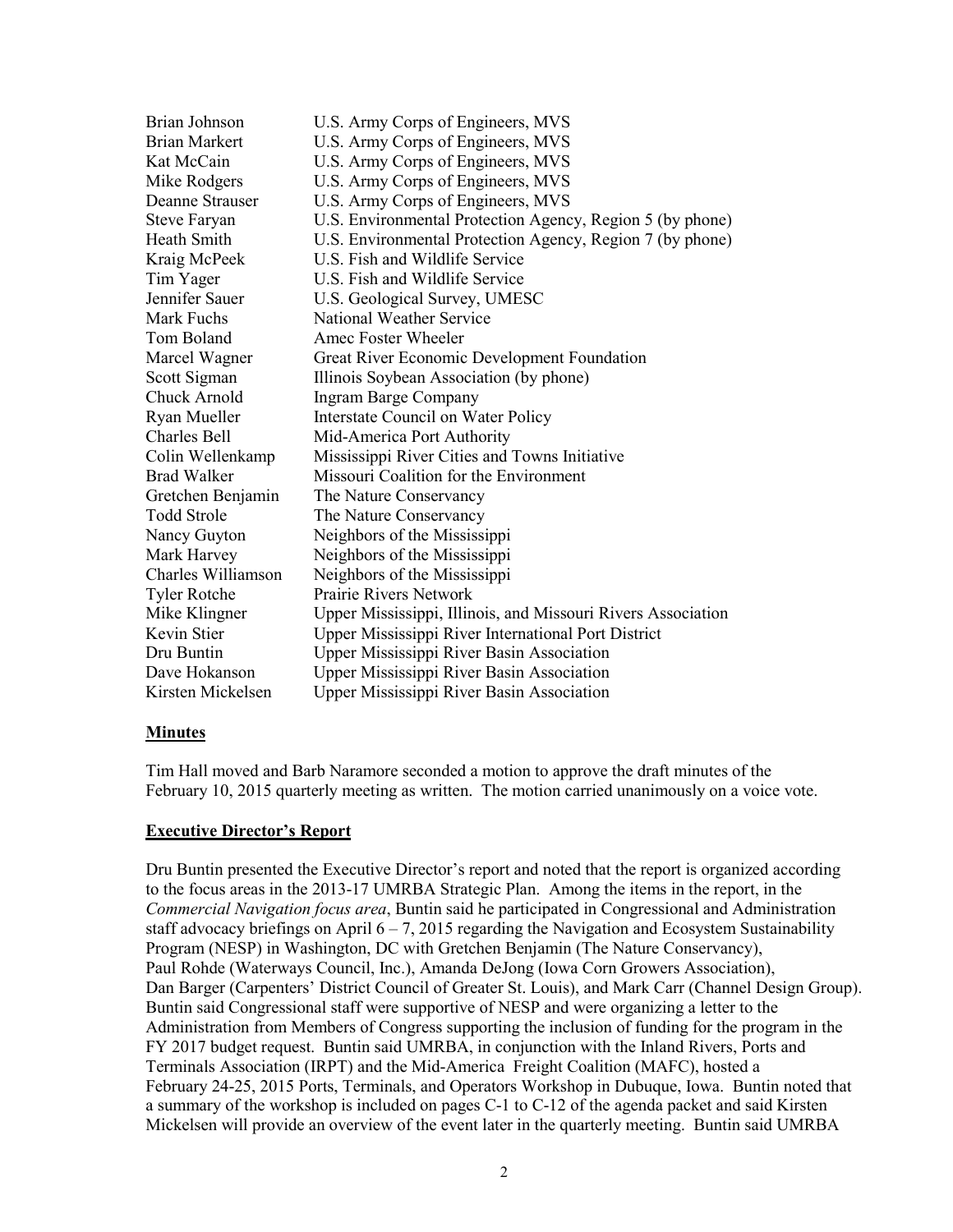sent a letter to MVD leadership on April 21, 2015 requesting that the necessary resources be allocated to the three UMRS Corps districts for channel maintenance and long term planning. The letter is included on pages B-7 to B-8 of the agenda packet.

In the *Ecosystem Restoration and Monitoring focus* area, Buntin said he and Gretchen Benjamin (TNC) participated in advocacy briefings with Administration and Congressional staff on April  $6 - 7$ , 2015 regarding funding for the Upper Mississippi River Restoration (UMRR) program. UMRBA staff continue to facilitate work on the UMRR strategic operational plan. The operational planning team includes Marv Hubbell, Kevin Stauffer, Andy Casper, Tom Novak, Jeff Houser, Kat McCain, Gretchen Benjamin, Mickelsen, and Buntin. UMRBA executed a contract with the Corps on February 27, 2015 to write and publish the 2016 UMRR Report to Congress.

In the *Flood Risk Management focus area*, Buntin and Kirsten Mickelsen attended the February 12-13, 2015 annual meeting of the Upper Mississippi, Illinois, and Missouri River Association (UMIMRA) in Quincy, Illinois. Meeting topics included flood risk reduction and monitoring strategies, the need for investment in navigation and water resource infrastructure, and trends in agriculture.

In the *Spill Response Planning and Mapping focus area*, Buntin said UMRBA Oil Pollution Act (OPA) project staff are nearing completion of the Minnesota statewide update of Inland Sensitivity Atlas. Project staff also continue to support the development of geographic response plans (GRPs) for selected sensitive areas in the region. The UMR Spills Group met in St. Charles, Missouri on April 21, 2015. Topics addressed in this meeting included recent spill incidents on the UMR, in situ burning approaches, training activities, regional response equipment, GRP development, and the memorandum of agreement signature process for the UMR Spill Plan and Resource Manual. In response to a request from UMRBA Chair Dan Baumann, Buntin indicated that later in the meeting Dave Hokanson would provide information on the development of spill response tools and USEPA's Steve Faryan and Heath Smith would provide updates on recent spill incidents and lessons learned.

In the *Water Quality focus area*, UMRBA staff continue to support the work of the Water Quality Task Force (WQTF), Minnesota Pollution Control Agency and the Wisconsin Department of Natural Resources in planning for pilot field implementation of the *UMR Clean Water Act Recommended Monitoring Plan* in 2016. UMRBA staff have begun work on an initial draft of the field operations manual. Staff have also continued to assemble data to conduct a "virtual pilot" in other areas of the UMR wherein existing data meeting the specifications of the *Recommended Monitoring Plan* are extracted and compiled to determine the degree to which existent data sets can satisfy monitoring plan needs. The Water Quality Executive Committee (WQEC) met via conference call on April 8, 2015 and discussed *Recommended Monitoring Plan* implementation, the assessment feasibility project, state nutrient loss reduction strategies, cross-cutting initiatives, and mechanisms to support ongoing UMR water quality work. The WQEC and the WQTF will meet in a combined session on June 2-3, 2015 in Davenport, Iowa.

In the *Cross-Cutting Initiatives and Collaboration focus area,* Buntin participated in the Interstate Council on Water Policy (ICWP) Washington D.C. Roundtable meeting in Arlington, Virginia on April 8-10, 2015. The first day of the meeting was a water planners' conference focusing on opportunities for optimizing use of the Corps' Planning Assistance to States (PAS) Program, as well as the USGS realignment of the agency's water mission area. The Roundtable meeting included presentations by, and discussions with, leaders from the Corps, Department of Interior, USEPA, National Weather Service, and NRCS, as well as staff from the House Committees on Transportation and Infrastructure and Natural Resources. Buntin noted that ICWP Executive Director Ryan Mueller would provide a more detailed briefing on ICWP activities later in the quarterly meeting.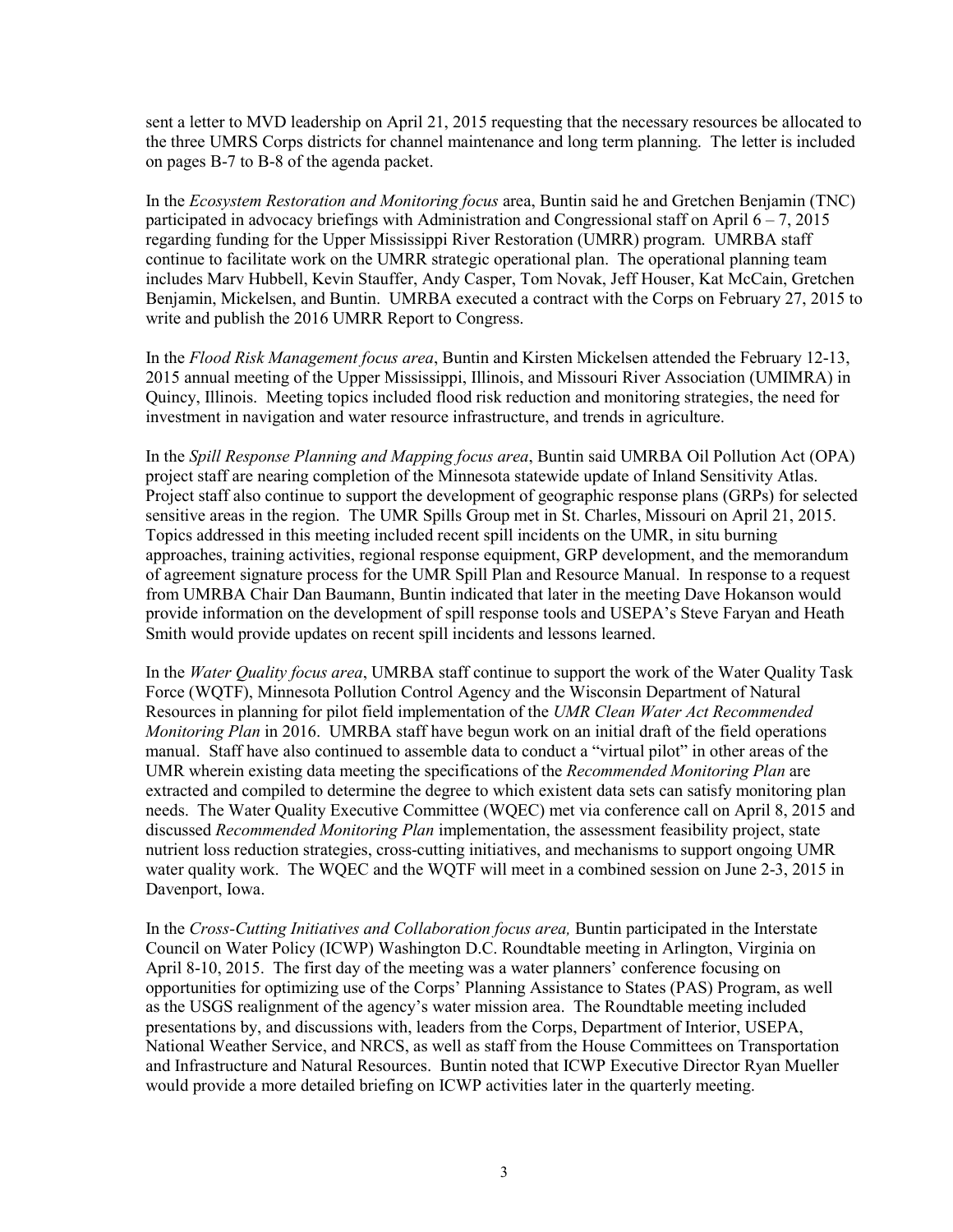Buntin said USFWS staff continue work on the UMRS Economic Profile. The current schedule includes the completion of a partner review draft in June with the resulting product available for release at the Mississippi River Cities and Towns Initiative meeting in Dubuque on September 15-17, 2015. Dan Baumann asked how UMRBA states anticipate using the Economic Profile. Bryan Hopkins said Missouri anticipates using the Upper Mississippi River profile in combination with the Lower Mississippi River economic profile completed in 2013 to promote the value of the entire river to the region's economy. Barb Naramore said she anticipates sharing the results with the Minnesota Department of Employment and Economic Development, which also includes the Office of Tourism. Tim Hall said Iowa would use the profile similarly, but would also look for ways to inform evaluation of the economic benefit of Iowa lakes. Rick Gosch said he anticipates sharing the profile with staff in the Illinois Governor's Office, Department of Commerce and Economic Opportunity, and University of Illinois. Baumann suggested that Board members further discuss use of the Upper Mississippi River economic profile at the August Board breakfast meeting. In response to a question from Baumann, Bryan Hopkins said time constraints prevented the inclusion of the Illinois River in the initial iteration of the UMRS economic profile, but indicated the USFWS was considering including such analysis in a supplement to the profile.

Buntin directed the Board's attention to page B-9 of the agenda packet for a copy of UMRBA Treasurer Jason Tidemann's statement regarding his review of UMRBA's financial statement for the period of January 1, 2015 through March 31, 2015. Robert Stout offered and Rick Gosch seconded a motion to approve the Treasurer's statement. The Board unanimously adopted the motion by voice vote. Stout said the Board has identified a structural deficit in UMRBA's budget and will be working on addressing this issue in the coming months.

Dan Baumann suggested that additional time be included in the agenda for the August UMRBA quarterly meeting for the Executive Director's report to allow for a more expanded discussion of Association activities.

## **St. Louis District Update**

Mike Feldman provided an overview of the activities of the St. Louis District (MVS). Feldman said the boundary of MVS includes the confluence of the Upper Mississippi, Missouri, and Illinois Rivers as well as the transition point between the locks and dams and the open river. MVS also includes:

- $\bullet$  10 rivers
- 5 lock and dam sites
- 5 Corps lakes
- 750 miles of levees
- 92 flood control systems
- 416 miles of navigable channel
- 70 pumping plants
- 162 recreation areas
- 1 hydropower plant

Feldman outlined the Corps' Campaign Plan Goals, which include:

- 1. Supporting the Warfighter Delivering innovative, resilient, and sustainable solutions to the Department of Defense and the Nation.
- 2. Transforming Civil Works Delivering enduring and essential water resource solutions, utilizing effective transformation strategies.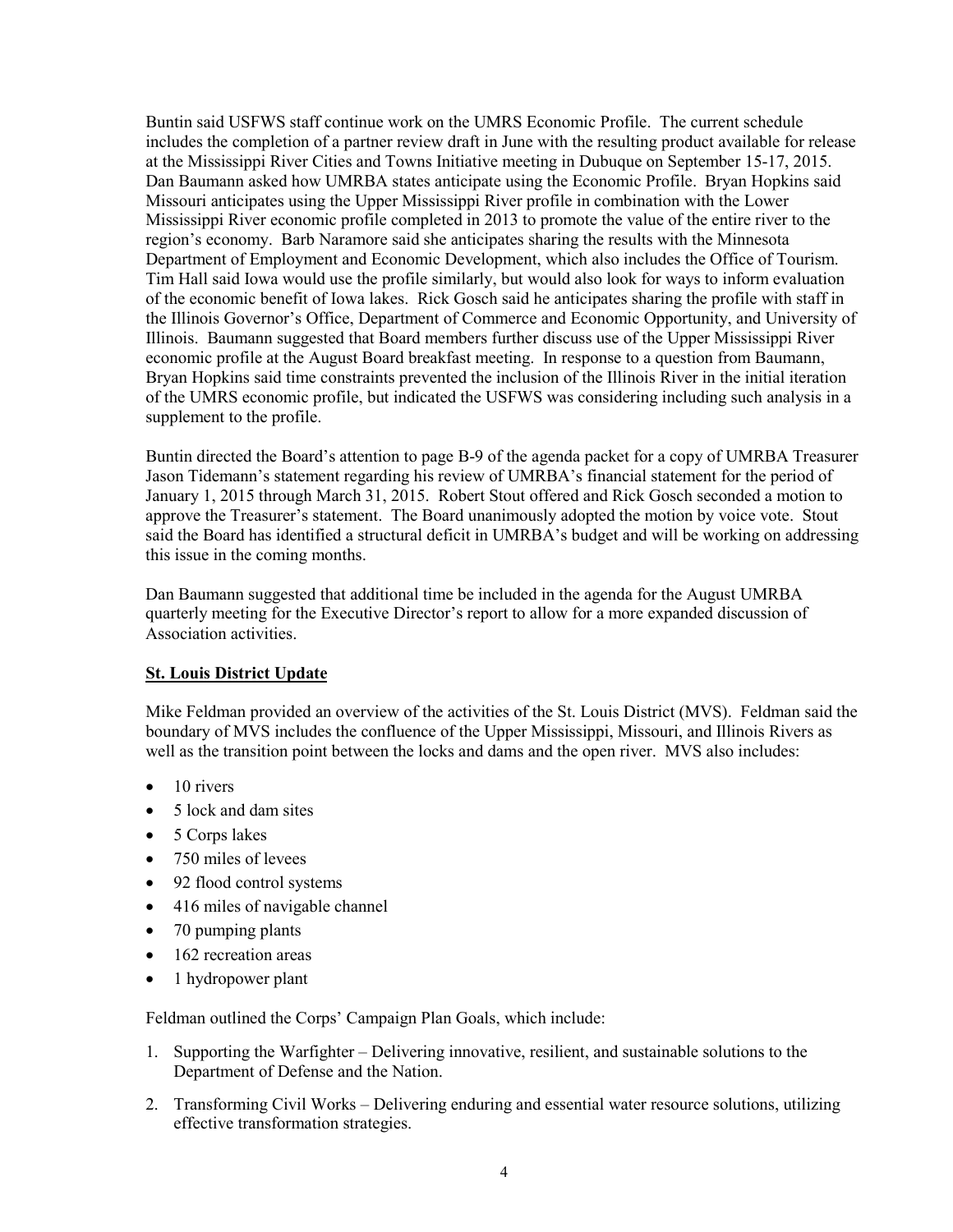- 3. Reducing Disaster Risks Delivering support that responds to, recovers from, and mitigates disaster impacts to the Nation.
- 4. Preparing for Tomorrow Building resilient people, teams, systems, and processes to sustain a diverse culture of collaboration, innovation, and participation to shape and deliver strategic solutions.

Feldman said the Corps' focus areas for FY 2015 – 2016 are flood risk management, navigation, and ecosystem restoration. The Corps uses water management, the lock and dam system, channel maintenance, and river engineering or river training structures to support the navigation mission area. Feldman said 100 million tons of materials are transported through the St. Louis harbor annually, while 500 million tons of materials are transported on the national inland waterways system annually. The economic impact of materials moved on the nation's inland waterways is estimated to be \$180 billion annually. Feldman said the age of the inland waterways infrastructure on the UMRS is challenging the reliability of the system and highlights the need for rehabilitation. MVS has worked to address the need for channel improvements by dredging, removal of rock impediments on the open river, and the use of river engineering. Feldman said the repairs on the main chamber at Mel Price lock and dam are now complete and noted the main chamber was inoperable for several months in the past year. He noted that MVS has now identified the need for repairs on the auxiliary chamber at Mel Price. Feldman said auxiliary channel work at Lock and Dam 27 is also now complete. Feldman provided a picture of the now-completed work to repair a scour hole on the dam at Lock and Dam 25. He noted that emergency rock removal from the navigation channel on the open river near Thebes is completed, but said additional removal is needed to provide optimal conditions.

Feldman highlighted some of the work completed by MVS through the Upper Mississippi River Restoration (UMRR) Program, including the Batchtown, Ted Shanks, and Clarence Cannon projects. He said the Batchtown project was the recipient of the Chief of Engineers Design Award. MVS has identified the need for restoration projects on the open river or Middle Mississippi River. The district is working with partners to identify potential projects that improve the sustainability of the system while requiring less intensive operations and maintenance.

Feldman provided information regarding two studies being initiated by MVS. The Kaskaskia River Basin study is designed to create a comprehensive plan for restoring, preserving, and protecting the extensive natural resources within that watershed. MVS plans to execute the cost share agreement on the study and begin work in FY 2015. The St. Louis Riverfront Authority – Meramec – Big Rivers Study is designed to investigate ecosystem restoration measures within the Meramec and Big Rivers that can restore, reconnect, preserve, and benefit natural resources in the study area. The anticipated cost share sponsor is the Missouri Department of Natural Resources, and the Corps anticipates executing the cost share agreement and initiating the study in FY 2015. Robert Stout noted that the St. Louis Riverfront study offers a great opportunity to collaboratively address the legacy of lead mining in the Big River watershed.

Since 1960, Feldman said flood risk management structures have prevented more than \$14.8 billion in damages within the St. Louis District. The district's Levee Safety Program provides a system wide improvement framework. Feldman said current projects within MVS include Monarch-Chesterfield, the Metro East Levee Program, and St. Louis Flood Protection.

Gretchen Benjamin complemented St. Louis District staff for their approach on water level management. She said this approach offers an example of how to address the needs of commercial navigation and ecosystem habitat. In response to a question from Jennie Sauer, Feldman said the monitoring referenced in one of his slides was for threatened and endangered species.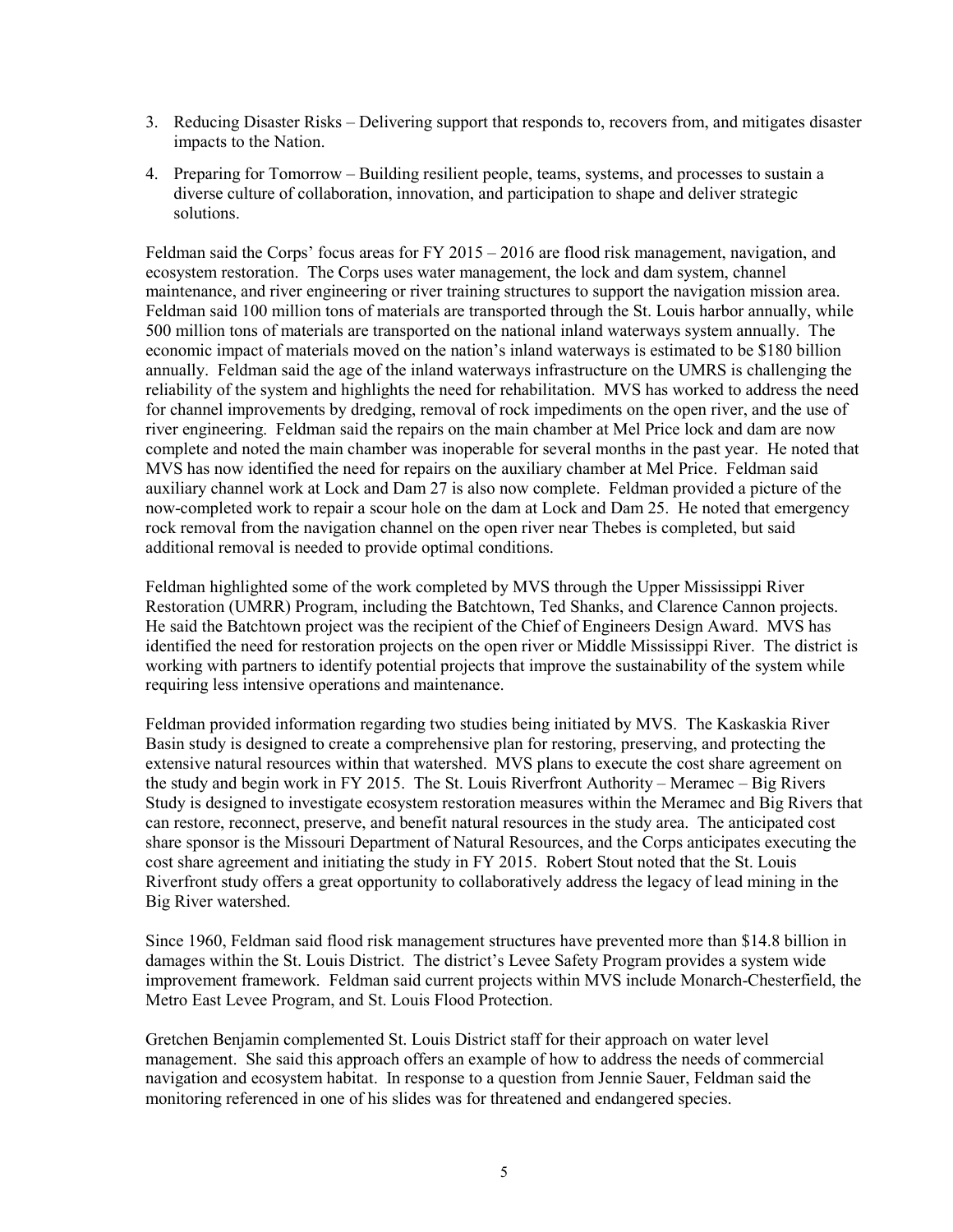## **Navigation**

### UMRS Ports, Terminals, and Operators Workshop

Kirsten Mickelsen provided an overview of the February 24-25, 2015 Upper Mississippi River System Ports, Terminals, and Operators Workshop held in Dubuque, Iowa and hosted by UMRBA, the Inland Rivers, Ports, and Terminals Association, and the Mid-America Freight Coalition. Mickelsen directed the Board's attention to the list of workshop invitees on pages C-11 to C-12 of the agenda packet. There were 59 attendees at the workshop representing federal and state agencies, ports, terminals, operators, shippers, commodity groups, economic development agencies, regional planning organizations, environmental organizations, and flood control associations. Mickelsen said the key messages and outcomes of the workshop include:

- Agricultural products, metals, cement, and road salt are the materials shipped on the river with the greatest demand.
- Industrial sand, lumber, crude oil, and other petro-chemical products are emerging markets.
- There is a renewed interest in container shipping on the UMRS.
- National and international factors are increasing the demand for shipping.
- Investment in infrastructure improvements and modernization of inland waterways is needed.
- Market analysis is needed to focus investments.
- Opportunities exist for integrated, collaborative advocacy, marketing, planning, open dialogue, and information exchange.

### M-35 Marine Route Development

Mickelsen reviewed the Maritime Administration's (MARAD's) Marine Highway Program and updated the Board regarding progress on the development of the M-35 Marine Highway Route. MARAD's vision for the Marine Highway Program is the full integration of marine highway vessels and ports into the surface transportation system to ensure reliable, regularly scheduled, competitive, sustainable services are routine for shippers. Mickelsen said MARAD designated the M-35 Route in July 2014 in response to the application from the five Upper Mississippi River states of Iowa, Illinois, Minnesota, Missouri, and Wisconsin. The M-35 Route includes the Upper Mississippi River from Lock and Dam 1 in the Twin Cities to Grafton, Illinois. Mickelsen said the potential benefits of the marine highway designation include:

- Optimization of state and national transportation systems
- Revitalization of this critical transportation segment
- Pursuit of innovative, intermodal planning approaches

At the request of the five state departments of transportation, Mickelsen said UMRBA has facilitated a strategic visioning process through the UMRBA Navigation Work Group. Progress to date includes the completion of an initial strength, weakness, opportunity, and challenge (SWOC) analysis, a UMRS Navigation Stakeholder Survey, the UMRS Ports, Terminals, and Operators Workshop, and other related exercises. The vision for the M-35 Marine Highway Route is a modern, reliable, and costeffective Upper Mississippi River transportation route that connects seamlessly into the existing Midwest and national transportation network, generates regional and national economic growth, and sustains the river's multiple uses. The mission for the M-35 Route development is to strengthen Upper Mississippi River transportation mobility and utilization, in the context of regional and national transportation networks, and improve the economic competitiveness of the Midwest and nation through improvements to channel and harbor maintenance, locks, and transfer points.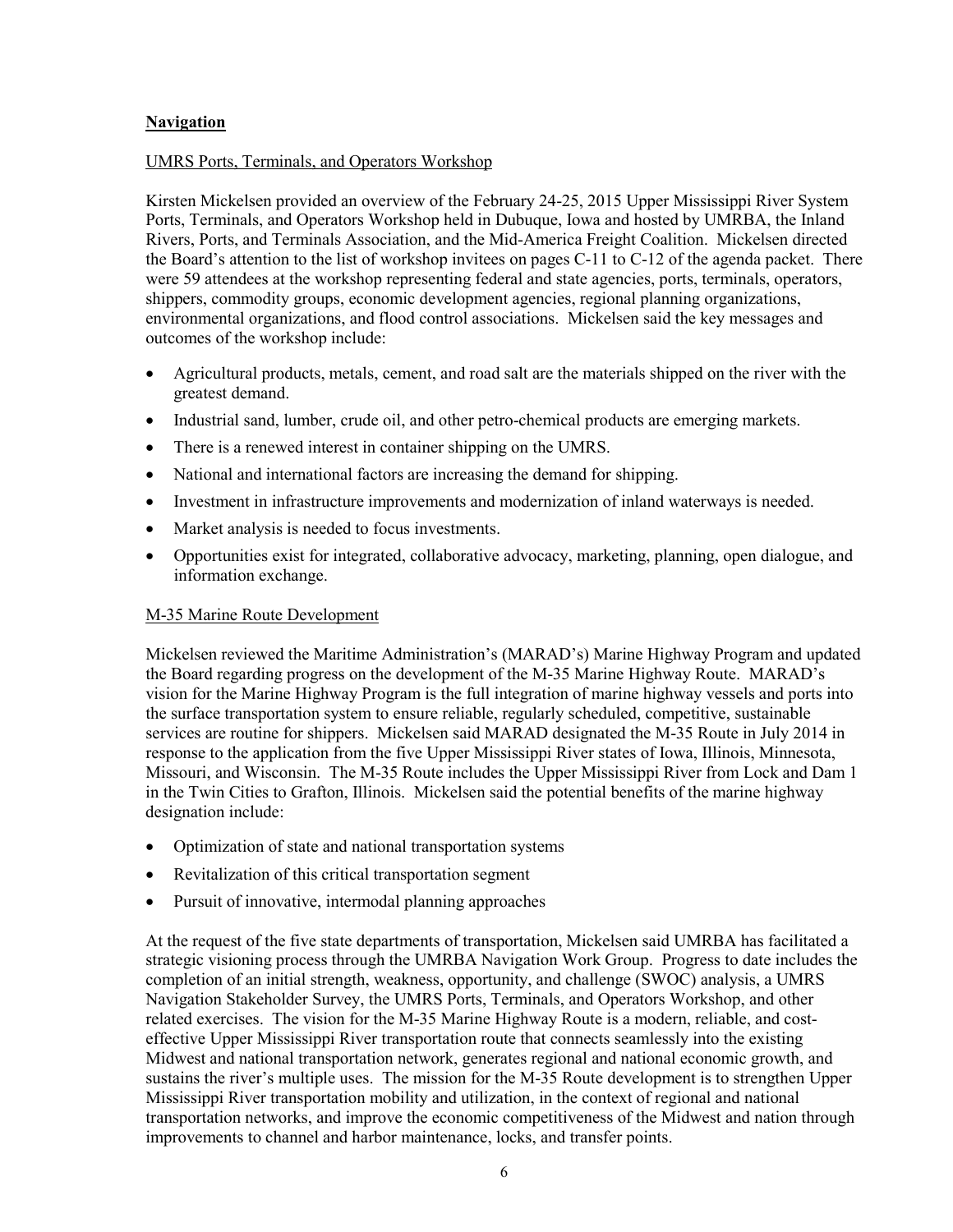Mickelsen said the UMRBA Navigation Work Group has developed an implementation strategy for the M-35 Route. The implementation strategy envisions working with partners to:

- Promote the value of the river transportation system
- Advocate for infrastructure improvements and other needed resources
- Facilitate regional dialogue
- Market the river's services
- Foster an enhanced understanding of trends and forecasts
- Ensure the sustainment of the river's multiple uses
- Assist efforts to relieve landside congestion, reduce air emissions, and increase efficiency in surface transportation modes
- Seek programs, tools, and financial instruments to support marine highway service development and infrastructure improvements

Mickelsen provide a visual depiction of the draft governance architecture developed for the M-35 Marine Highway Route. Under the governance architecture, the five state departments of transportation would administrate the M-35 Route, with the UMRBA Navigation Work Group serving as the policy development body. The UMRBA Navigation Work Group includes representatives from the five Upper Mississippi River state departments of agriculture, economic development, natural resources, and transportation. The governance architecture also includes an advisory group which is anticipated to include representative from industry sectors, federal agencies, labor groups, local governments, regional planning agencies, and academia, as well as flood control and environmental organizations. The governance architecture envisions mechanisms for input from other stakeholders as well as the establishment of working groups on individual projects.

#### Ingram Barge Company Background and Container Shipping Test Run on the Mississippi River

Chuck Arnold provided information regarding the operations of Ingram Barge Company and updated the Board regarding the company's involvement in efforts to reestablish container shipping on the Mississippi River. Arnold said Ingram Barge Company is the largest dry cargo carrier and fourth largest chemical carrier on America's inland waterways system. Ingram operates over 150 towboats and the company's fleet includes nearly 5,000 open hopper, covered hopper, and tank barges. In response to a question from Dru Buntin, Arnold said Ingram's tanker barges operate primarily on the Lower Mississippi River and typically haul materials such as caustic soda. Arnold showed a map depicting Ingram's locations all along the inland waterways system. Ingram's safety statistics are consistently below the industry average and Arnold provided a graphical depiction of reduction in the company's incidents from the period of 1999 through 2014. Arnold provided statistics resulting from Ingram's focus on sustainability, including:

- 91,000 tons of metals diverted from landfills
- 3,247 pounds of batteries recycled
- 42,000 pounds of lockline recycled
- 6,200 hours volunteered by Ingram associates at community events
- An 11.8 percent increase in fuel efficiency
- 6.5 million gallons of oil use reduction and recycling
- 12 percent of vessel fleet waste recycling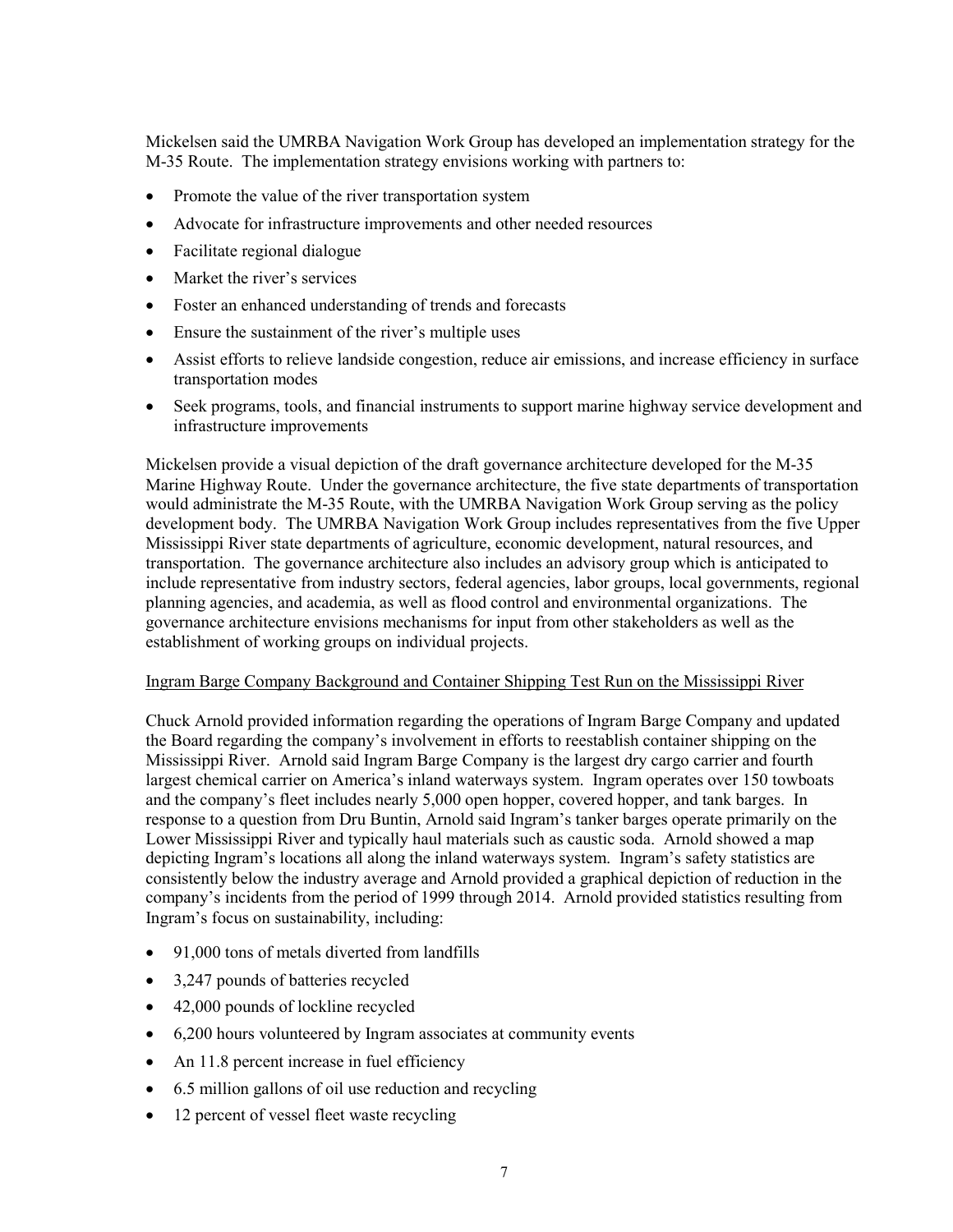Arnold said Ingram's company average is 689 ton-miles traveled per each gallon of fuel, compared to the industry average of 616, rail mode average of 478, and trucking mode average of 150 ton-miles per gallon of fuel. He provided information showing that Ingram, and the waterways mode as a whole, compares quite favorably to rail and trucking modes in terms of air emissions. Arnold said the economic impact of the barge transportation industry is substantial and includes:

- 33,000 people employed aboard tugs and towboats
- 30,000 people employed by shipyards
- Nearly 500,000 workers employed in industries that rely on raw materials delivered by barge
- \$5 billion contributed by industry each year to the nation's economy
- \$750 million in combined yearly total payroll and corporate income taxes paid by the industry

Arnold provided comparisons of congestion in the trucking, rail, and inland waterways modes that make up the national freight transportation network. While the trucking and rail modes are either at or above capacity, the inland waterways mode is at only 50 percent of its capacity and would require comparatively minimal investment to expand barge fleets and accommodate demand growth.

Arnold said the continued increase in container shipping volumes offer an opportunity for growth in inland waterways shipments. He said a significant increase in volume has been experienced at the Port of New Orleans Napoleon Avenue Container Terminal. The facility saw an 8.8 percent increase in volume of containers in 2014 as compared to 2013 and estimates a 7 percent increase over the four year period following completion of the Panama Canal expansion.

Arnold said these factors as well as Ingram's collaboration with the Mississippi River Cities and Towns Initiative (MRCTI) led the company to embark on a viability study to load 54 twenty-foot equivalent units (TEUs) or intermodal shipping containers into a standard jumbo hopper. Several partners participated in the effort with Ingram. Ken Canter at Paducah Riverport donated transloading services with the facility's Comansa tower crane. Greenfield products supplied the container handler or spreader and Pac-Van supplied the containers. Arnold showed attendees pictures of the containers being loaded onto the barge for the test run.

Arnold said the project resulted in a significant amount of media interest with articled appearing in the Waterways Journal, Marine News, St. Louis Business Journal, Pittsburgh Post Gazette, and Paducah Sun as well as publications from the Inland Rivers Ports and Terminals Association and MRCTI. He said the peak in shipping interest has caused Ingram to realize that the container market will inevitably materialize on the inland waterways system. Arnold cited several findings resulting from the study, including:

- Current barge fleet can accommodate container shipping with no modifications to existing equipment
- Success will require identification of customers and existence of competitive rates
- Establishment of container shipping will also require high TEU volume shippers
- Success will require TEU shippers with flexible lead times
- Steamship support would be required at least through New Orleans
- Container shipping requires transloading at point of origin and destination
- Investment will be required to establish faster transit times as the market develops
- Establishment of container shipping will require collaboration with other transportation modes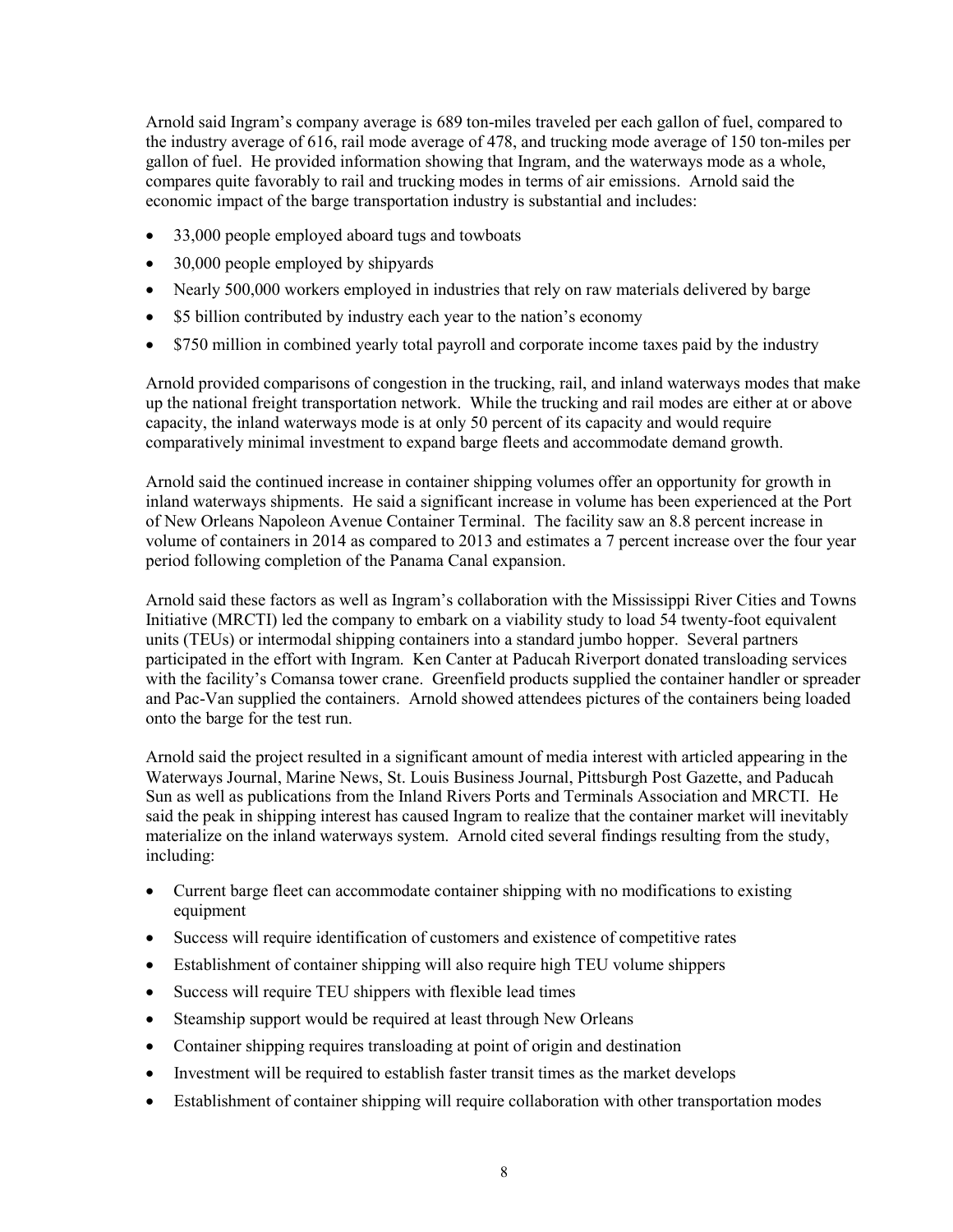In response to a question from Patrick Phenow, Arnold said the type of material shipped would likely not change the number of containers per barge. He said it would not be desirable to load three levels of containers on barges and the company has focused their economic analysis on 54 containers per barge loaded two containers high. Arnold said Ingram believes that container shipping is possible as far north as the Twin Cities, but the initial focus is on St. Louis, Memphis, and Pittsburgh. In response to a question from Robert Stout, Arnold said the number of empty containers shipped must be minimized to make container shipping viable. In response to a question from Bryan Hopkins, Arnold said Ingram would look for opportunities to combine smaller batches of empty containers to maximize efficiency.

#### Port Developments on the UMRS

Bill Paape introduced Charles Bell from the Mid-America Port Commission and Kevin Stier from the Upper Mississippi River International Port District to discuss their respective entities' efforts to establish new intermodal ports. Paape indicated that MARAD has been providing technical assistance to the two ports and assisting with their TIGER grant applications. The formal designation of the M-35 route allows MARAD to provide such assistance.

#### *Mid-America Intermodal Authority Port*

Charles Bell said the Mid-America Port Commission's intermodal port under development in Quincy, Illinois has an ideal location from a logistical perspective in the center of the country. The Mid-America Port Commission is the first three-state port compact in the nation and includes 11 counties in Illinois, six counties in Iowa, and nine counties in Missouri. Bell said the enabling legislation for the Commission was enacted in 1999 and established a three-state compact between the states of Illinois, Iowa, and Missouri. The geographic boundary of the entity includes the Illinois and Mississippi Rivers as well as the M-35 and M-55 Marine Highway Routes. The Commission is made up of nine commissioners, three appointed by the respective Governors and two appointed from each state by the respective county board chairpersons. The Commission's authorization allows it to own and operate ports and to operate a foreign trade zone.

Bell said the enabling legislation for the Mid-America Intermodal Authority Port District was enacted in 1998. The legislation established the District as a special taxing district, includes 11 Illinois counties, the Illinois and Mississippi Rivers, and the M-35 and M-55 Marine Highways. The District is also governed by a Commission. It includes seven commissioners with three appointed by the Governor of Illinois, and four appointed by the county board chairpersons. The District is authorized to own and operate a port and related intermodal facilities, issue shoreline improvement permits, levy taxes, issue revenue bonds, and operate foreign trade zones.

Bell provided visual depictions of the planned Mid-America Intermodal Port. In addition to access to the inland waterways system, the site enjoys access to Interstate 72/172, the Chicago-Kansas City Expressway, the Avenue of the Saints, BNSF Railway, Norfolk Southern Railway, and the Quincy and Hannibal Regional Airports. Bell said additional strengths of the site include:

- Location below Lock and Dam 21 to reduce congestion and eliminate one lockage
- More than 600 acres of land
- 500 year levee
- Navigable 12 months of the year
- Existing Enterprise Zone
- Existence of utilities with high capacity
- Communication infrastructure
- Short line railway with high quality service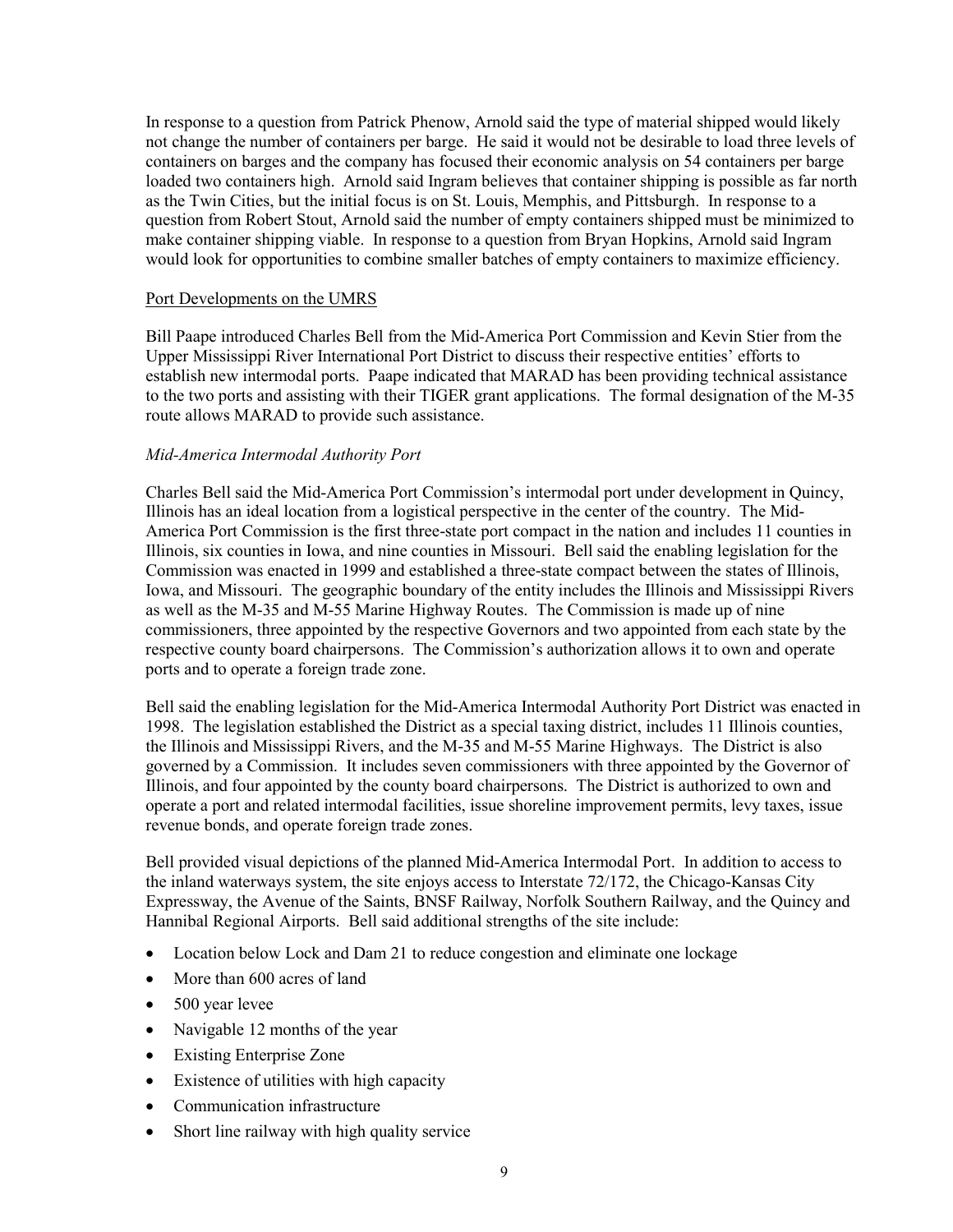Bell showed the Board a table summarizing federal, state, local, and private investment in the port totaling \$12.1 million. He also provided examples of numerous business and industry users of the inland waterways system located in close proximity to the site. Bell said these businesses would benefit by the development of the port in several ways, including:

- Interconnection of three modes of transportation barge, rail, and truck
- Additional capacity at peak times would reduce demurrage costs
- Ability to ship and receive container freight at lower cost
- Elimination of one lockage
- Provision of space for public/private warehousing and transloading
- More efficient and safer handling of both dry bulk and liquid cargo
- Ability to establish foreign trade zone and subzones

Bell said four companies with international markets and plant locations have proposed investments in infrastructure at the port site and have provided projections of their respective estimated use of the port. He said the establishment of the port will assist these companies in keeping production jobs in the United States rather than moving them closer to suppliers and markets. The partners involved in the development of the port believe that partner investment will create opportunities for additional local business expansion and development and Bell provided numerous examples such opportunities.

Bell said the Port Authority has received a \$1.3 million grant to complete the final permitting and wetland mitigation plan as well as for the design and construction of port infrastructure. The port has been included as an inland waterways pilot project in MARAD's Build America Transportation Investment Center (BATIC) program, a fast-track port assistance program. Bell said additional public and private funding is being sought for the port's construction. Bell said collaboration is a key factor in the ultimate development of the port, both geographically and across sectors. He said the partners involved want to establish the port as a fully multimodal site. In response to a question from Mike Klingner, Bill Paape said there is nothing to prohibit an entity from receiving an additional TIGER grant if they have received previous TIGER grants, but that this would factor into MARAD's decisions on grant awards. Paape said MARAD leaders were disappointed that funding for TIGER planning grants was not appropriated by Congress in the current fiscal year. In response to a question from Tim Yager, Bell said the bulk of National Environmental Policy Act (NEPA) analysis and permitting review has been completed, but all final permits have not yet been granted.

#### *Upper Mississippi River International Port District*

Kevin Stier said the potential location for the development of the Upper Mississippi River International Port has been identified on an island at Savanna, Illinois, but the identification of funding has been a challenge. Stier said the partners involved in the potential port development would like to make it a public port and bonding authority exists, but the lack of identified public funding might make a private port more likely. He said the site's location with access to the BNSF and Canadian Pacific Railway Companies make it attractive for the development of a multimodal port. Community leaders are supportive of the port as many jobs were lost in the area with the closure of the Savanna Army Depot.

In response to a question from Bryan Hopkins, Stier said the development of a public port is preferable as such a facility would have a broader mandate and more potential for economic development in the region. However, Stier reiterated that private sources of funding and development of a private port will be pursued if public funding is not possible.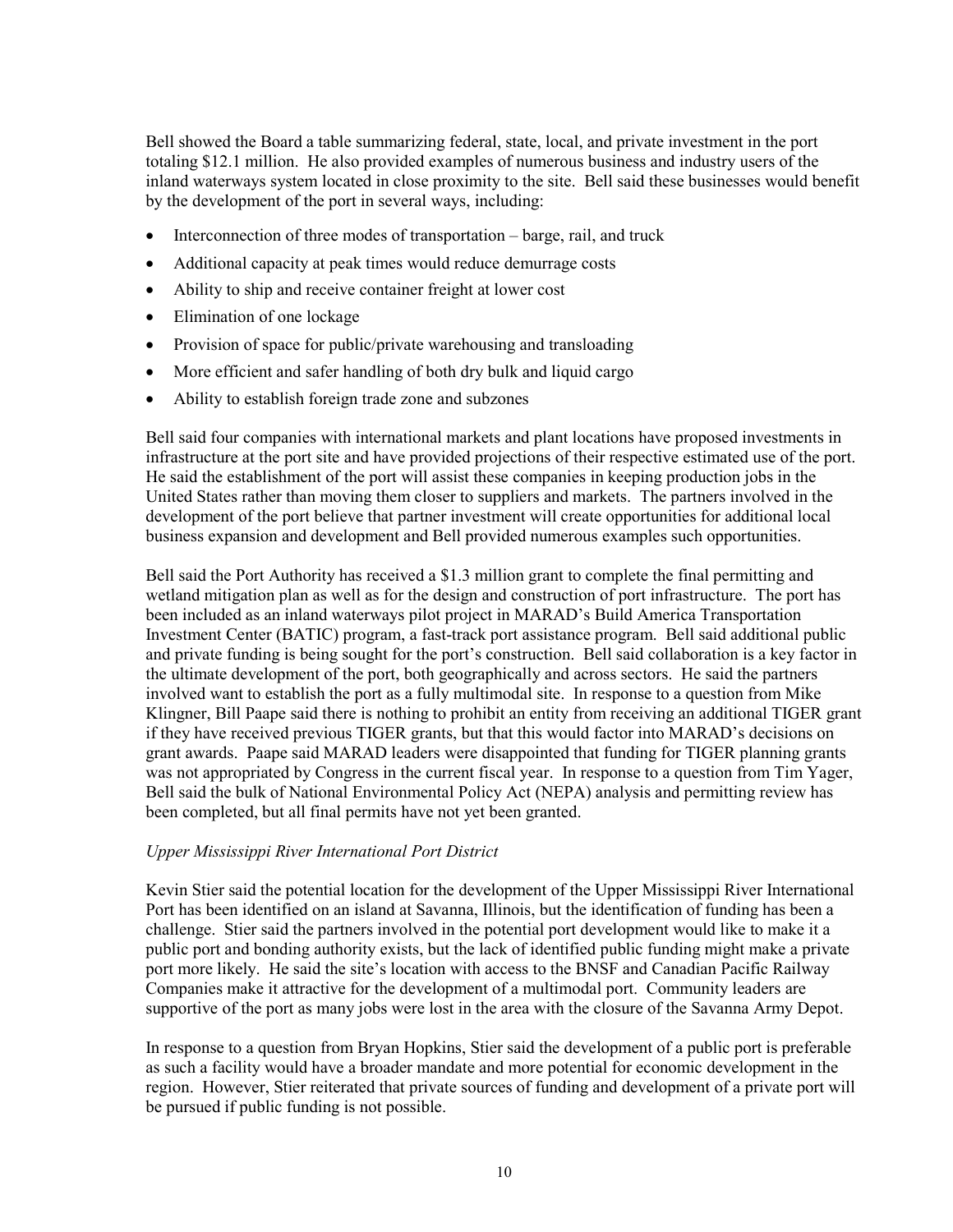#### **Channel Maintenance Planning – St. Louis District**

Mike Rodgers provided background regarding the St. Louis Districts efforts on channel maintenance. The Corps' authority for the Regulating Works Project has existed since 1881 and was granted by Congress in various Rivers and Harbors Acts, including the River and Harbors Acts of 1910, 1927, and 1930. St. Louis District maintains a nine-foot deep and minimum of 300 foot wide navigation channel on 300 miles of the impounded and unimpounded Mississippi River, 80 miles of the Illinois River, and 36 miles on the lower Kaskaskia River. Rodgers said the Regulating Works Project is funded at 100 percent federal expense. He said this is important as the Mississippi River is an artery of commerce critical to the movement of hundreds of millions of tons of essential goods and commodities such as corn, grain, coal, petroleum, and many other items important to the national economy. He said the Port of St. Louis is the third busiest port on the inland waterways system, handles approximately 110 million tons annually, and is estimated to save transporters over \$3 billion in transportation costs annually.

Rodgers said there are a number of tools used by St. Louis District to maintain the navigation channel, including dikes and other river training structures, weirs, dredging, rock removal, and off-bank revetments. He provided several visual depictions of typical cross-sections of the river and navigation channel and how training structures assist in maintaining the channel. The training structures use the high energy of the system to construct the channel by concentrating flow and keeping sediment moving instead of accumulating. This ultimately results in greater depth as the river bed is moveable in most places.

Rodgers said a number of advancements in the design of river training structures have occurred over the years. The initial river training structures were timber pile dikes, while the revetments were wooden mattresses. In the 1960s, the Corps transitioned from wooden structures to rock. In the 1990s, the Corps began using bendway weirs and blunt nose chevrons in the Mississippi River. Rodgers said that by the early 2000s, the benefits of the Regulating Works Project advancements became evident with the reduction of dredging, the increased reliability of the navigation channel during low water periods, and the reduced number of accidents and groundings. Rodgers said St. Louis District has also modified river training structures to benefit other uses such as the restoration of ecosystem habitat. He showed pictures of a site both before and after dikes were notched resulting in the creation of permanent islands and a greater diversity of habitat.

Rodgers showed a rendering depicting how bendway weirs work to increase depth and reduce energy. These structures are completely submerged, allowing tows to navigate over them. Rodgers also showed a picture of a site where the Corps used chevron dikes. He said chevron dikes provide benefits for navigation, the ecosystem, and recreation by reducing dredging while maintaining connectivity. The structures allow some flow into side channels which, under previous approaches, would have been cut off. By maintaining flow in the side channels, the Corps is able to provide benefits to the ecosystem and recreational uses, while still maintaining the navigation channel. In response to a question from Dan Baumann, Rodgers said the sediment is not removed from the system, but is directed to locations downstream that do not impede the navigation channel. Rodgers showed a picture of a site on the Lower Mississippi River where the Corps deployed a "W" dike. These structures result in a greater diversity of the river bed as well as non-uniform velocities. Rodgers said most of the construction of "W" dikes is done with limestone rock which provides a biological benefit.

Rodgers said all of the developments in the approaches to Regulating Works Projects have combined to have a measurable benefit. He provided information showing that, since 1988, dredge volume has decreased, the channel has been maintained to deeper depths, channel maintenance costs were reduced, and channel reliability has increased. Rodgers said safety has also improved, with no groundings occurring during low water periods.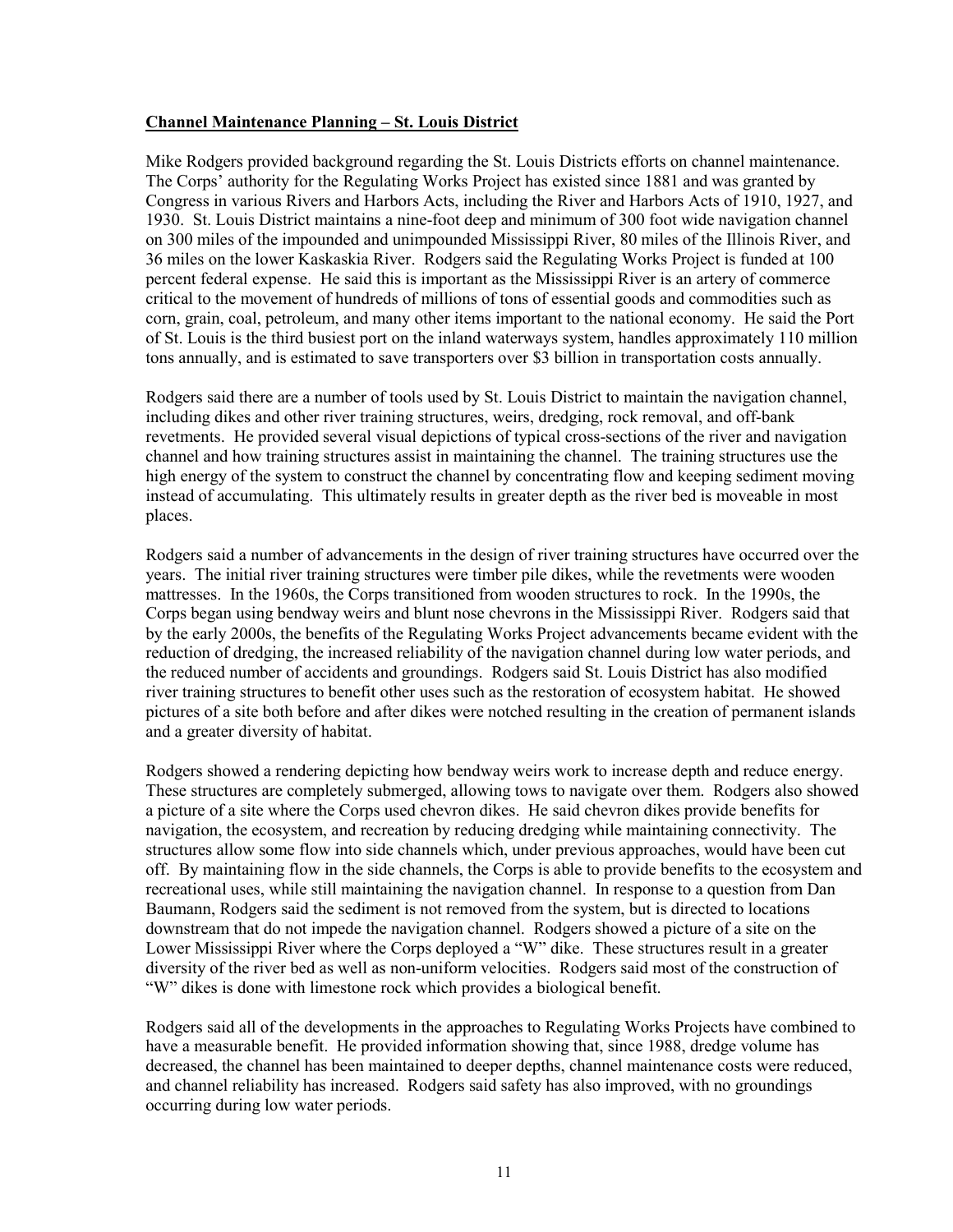Rodgers said the St. Louis District's model of collaboration with partners and stakeholders through each phase of the Regulating Works Project is unique within the Corps. The involvement of partners is accomplished through their participation in such events as the annual River Resource Action Team (RRAT) trip, and tours and demonstrations at the Applied River Engineering Center. He said the project's approach is also consistent with the Corps Engineer Research and Development Center's (ERDC) Engineering With Nature initiative to enable more sustainable delivery of economic, social, and environmental benefits associated with water resources infrastructure. Rodgers provided some examples of awards given to St. Louis District for the project's success.

Rodgers provided an overview and update on the St. Louis District's efforts to remove rock outcroppings that have impeded the navigation channel at Thebes and Grand Tower. He provided several depictions of the locations of the rock formations and described the challenge of determining whether the impediments were the hard, dense limestone outcroppings versus depositions of sand. He also provide a cross section of the rock pinnacles at river mile 38.5 at Thebes and explained that these obstructions were what remained from previous efforts to remove rock as opposed to actual pinnacle formations. Rodgers provided an overview of the completion of the "urgent and compelling" rock removal action. The St. Louis District completed an environmental assessment (EA) that set out the approach to removal in order to minimize the impact to the environment. This approach entailed use of a 16,000 pound hydro-hammer where possible, but some locations required drilling and blasting. Rodgers said no taking of fish occurred during removal actions and overall there were limited impacts from the drilling and blasting. Rodgers said one of the challenges was that there was a very limited window of opportunity to complete the work as low river depths were required.

Rodgers said St. Louis District is in year two of a three-year plan to update the National Environmental Policy (NEPA) documents for the Regulating Works Project. He said the District does not anticipate major changes to project practices as a result of the NEPA analysis. In response to a question from Robert Stout, Rogers said the Corps is still in the process of determining membership on the external peer review panel for the NEPA Supplemental Environmental Impact Statement (SEIS) for the Regulating Works Project.

Rodgers said St. Louis District purchased 2,400 feet of flexible dredge pipe in the early 2000s. He said the flexible spill barge "Thomas George" was completed in FY 20014. The District is using this to create ephemeral islands with dredge spoil to enhance environmental diversity.

In response to a question from Harry Bozoian, Rodgers said modeling has shown that the notching of dikes has not resulted in compromising the integrity of the structures. Bozoian said he was aware of concern expressed by Missouri River stakeholders regarding the impact of dike notching on bank erosion. Rodgers said the structures on the Mississippi River are different. He said many dikes on the Mississippi River are now angled upstream to reduce impacts on the bank, while most dikes on the Missouri River are angled downstream. He said the Missouri River approach is also different in that a large number of dikes were notched at the same time.

#### **Interstate Council on Water Policy**

Ryan Mueller provided an overview of the Interstate Council on Water Policy (ICWP) and the organization's current activities and priorities. Mueller said ICWP's mission is to enhance the stewardship of the nation's water resources by:

- Serving as the national policy voice for state and interstate water resource managers
- Providing a national forum for evaluation of policy issues and development of solutions
- Providing leadership in the promotion and implementation of national policies that support integrated water resource planning and management
- Providing opportunities to engage federal agency and Congressional leaders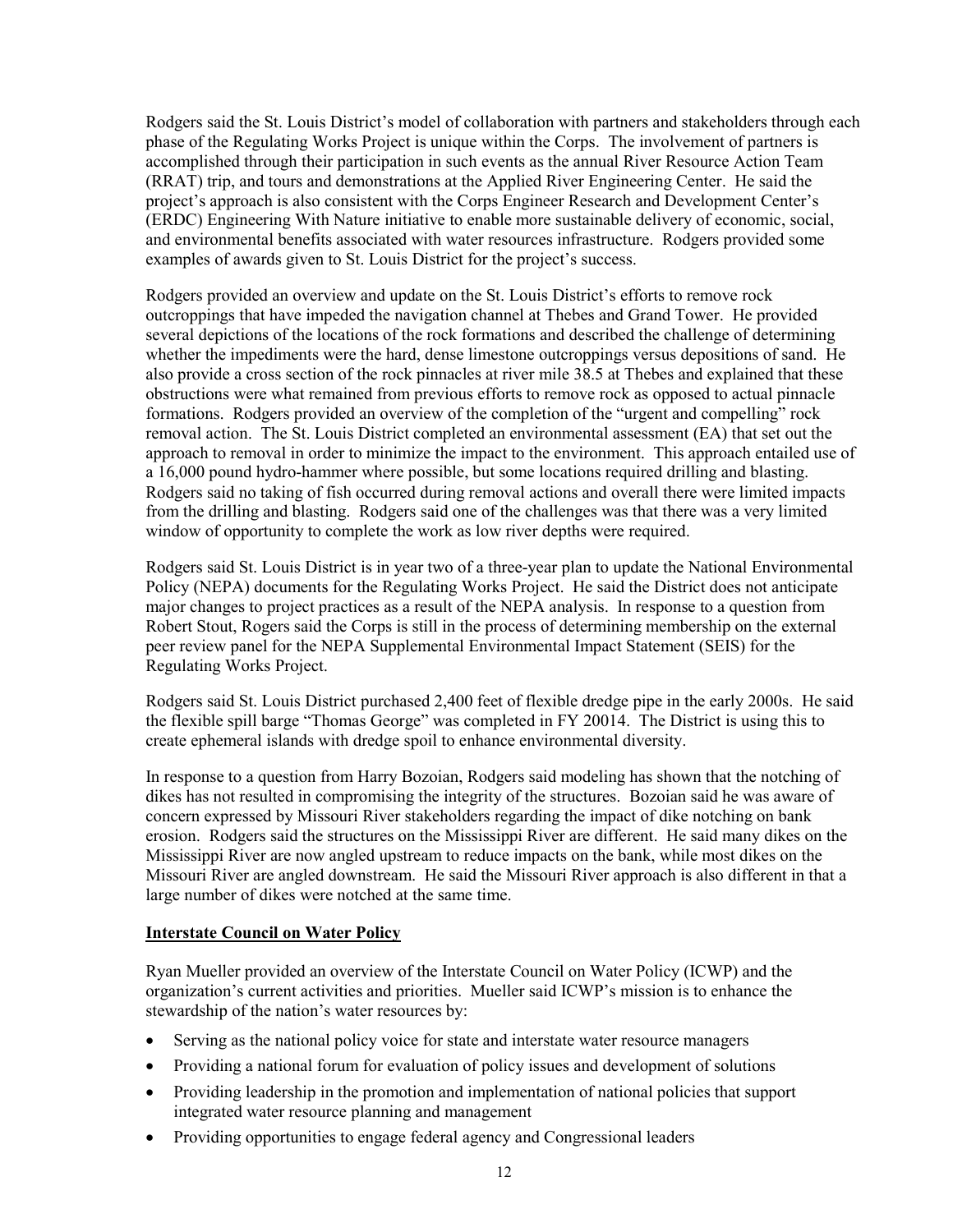Mueller said the interstate basin organization members of ICWP include the Delaware River Basin Commission, the Interstate Commission on the Potomac River Basin, the New England Interstate Water Pollution Control Commission, the Ohio River Valley Water Sanitation Commission, the Susquehanna River Basin Commission, and the Upper Mississippi River Basin Association. ICWP member states include Alabama, Arkansas, Colorado, Illinois, Louisiana, Missouri, Nebraska, Oklahoma, Pennsylvania, South Carolina, West Virginia, and Wyoming. Mueller said ICWP also has affiliate members, including the U.S. Army Corps of Engineers Institute for Water Resources, YSI – Xylem, Hach, Hazen and Sawyer, and Aquatic Informatics.

Mueller described some of ICWP's current focus areas and indicated that the organization is interested in implementation of programs in addition to federal legislation. In national water policy development, ICWP is working to ensure that federal policies concerning water resources are aligned with and reflect state and interstate authorities' needs and capabilities. In integrated planning for sustainable management, ICWP is promoting effective national water policy that supports integrated planning for sustainable water resources management. ICWP is also working to promote the use and availability of water data and science as well as the development of effective integrated water science tools to inform policy and planning.

More specifically, Mueller said ICWP is working to support fundamental hydrologic data networks such as funding for the USGS National Streamgage Network. He said members value ICWP's focus on the use of water data and science to inform policy and planning. In recent years, ICWP has organized a multi-signatory letter to members of Congress and Administration leaders supporting sufficient funding for full implementation of the National Streamgage Network. Mueller indicated that Congress has appropriated additional resources for the program in the past two fiscal years. This success has proven the value of multiple groups unifying around a common message to achieve a shared goal. Mueller said that ICWP provides comments during the development of water policy such as the Corps of Engineers Principles, Requirements, and Guidelines and the 2014 Water Resources Reform and Development Act Implementation Guidance.

Mueller said a more recent focus of ICWP has been advocating for additional funding for the Corps' Planning Assistance to States (PAS) authority. He said this authority provides a good opportunity for states to leverage federal dollars to support water planning priorities. The match for the PAS authority is 50 percent federal and 50 percent state match. The state match can be provided in the form of in-kind services. Mueller said several ICWP member states have used PAS funding extensively because it is a good fit for their state water planning efforts, including Missouri, Arkansas, and Oklahoma. He said ICWP has worked extensively with the Corps to promote PAS as a tool for states.

Mueller said ICWP is working with USGS on the agency's new program for state water use grants. USGS has budgeted funding in FY 2016 to provide grants to states designed to enhance water use data collection and accuracy. ICWP is finalizing a proposal to convene three national cooperator meetings to gather input and provide recommendations to USGS regarding their future grant program and funding priorities. Mueller said the cooperator meeting for the Midwest is likely to be held in Chicago.

Mueller invited Board members to attend ICWP's 2015 Annual Meeting in Little Rock, Arkansas on September 28 through October 2, 2015. He said he would be happy to provide additional information regarding ICWP and the organization's work to any states not currently participating. In response to a question from Harry Bozoian, Mueller said ICWP does not maintain data collected through the USGS National Streamgage Network, but ICWP has focused on advocating for the funding necessary to fully implement the program. In response to a question from Mike Klingner, Scott Morlock said USGS is working on improving the accuracy of real-time data provided through the stream gage network. Morlock said USGS recognizes the importance of accurate real-time data, is working to improve it, and is in the process of bringing online a water data management software system known as AQUARIUS.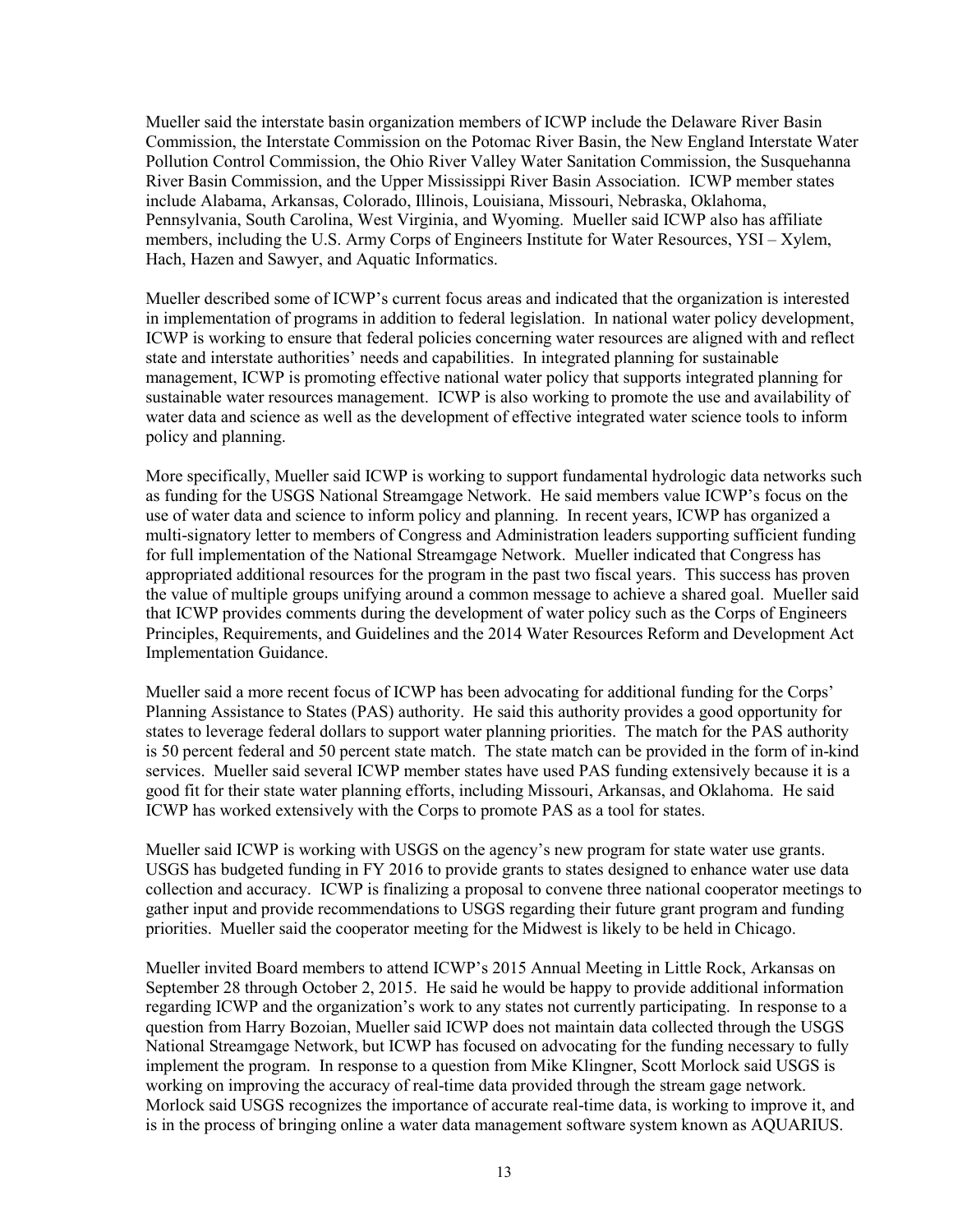## **Mississippi River Cities and Towns Initiative**

Colin Wellenkamp provided an update regarding the recent activities of the Mississippi River Cities and Towns Initiative (MRCTI). He noted that MRCTI held their annual Capitol Meeting in Washington DC in March 2015, provided support for the recent test run of container shipping described by Chuck Arnold of Ingram earlier in the meeting, and will be sending a delegation of mayors to the 2015 United Nations Climate Change Conference in Paris, France in late November 2015.

Wellenkamp reminded the Board that MRCTI is led by a 10-mayor Executive Committee. He noted that the terms of MRCTI's two co-chairs (currently Mayor A.C. Wharton of Memphis, Tennessee and Mayor Roy Buol of Dubuque, Iowa) will soon expire and said the organization will be electing new leadership at their annual meeting in September 2015 in Dubuque.

Wellenkamp said MRCTI's March 2015 Capitol Meeting was successful in continuing to build the coalition of partners interested in promoting the value of the Mississippi River and highlighting the common interests of communities all along the river. He indicated that the mayors were pleased with the press coverage of the event and noted that 48 members of the press attended the meeting. Wellenkamp noted that one issue discussed by mayors at the meeting was how to communicate why mayors in upstream communities in states such as Iowa care about the health and water quality downstream to Louisiana and the Gulf of Mexico. The discussion centered on the interconnected nature of the economies of river communities and the fact that companies headquartered in upstream communities either also have a presence in communities such as New Orleans, or use the river to ship exports to global markets through the Port of New Orleans. MRCTI continues to work with the bipartisan Mississippi River Congressional Caucus and Wellenkamp noted that Senator Amy Klobuchar (D-MN) replaced retired Senator Tom Harkin (D-IA) as the co-chair of the Senate caucus. Senator Roy Blunt (R-MO) is the other Senate caucus co-chair.

Wellenkamp directed the Board's attention to pages E-1 to E-8 of the agenda packet for a copy of MRCTI's 2015 Policy Platform and highlighted a few of the items in the platform. He said MRCTI is urging Congress to:

- Provide ample support for trails, byways, and bridges in the new Highway Transportation legislation
- Fund a flexible USDA NRCS Watershed and Flood Prevention "Landscape Resiliency" initiative
- Effectively prohibit coal ash from being deposited within floodplains
- Fund key economic development priorities underlying a sustainable Mississippi River economy, including:
	- o America's Marine Highway Grant Program through MARAD \$10 million
	- o U.S. Army Corps of Engineers Civil Works Budget \$5.5 billion
	- o USEPA Section 106 Water Pollution Control Grants Program \$249.2 million
	- o USEPA Drinking Water and Clean Water State Revolving Funds \$2.35 billion
	- o FEMA Pre-Disaster Mitigation Program \$200 million

Wellenkamp noted that MRCTI joined with the Inland Rivers, Ports, and Terminals Association, Walmart, Home Depot and 13 other entities to seek and receive from U.S. Secretary of Transportation Anthony Foxx project designation for the container on vessel initiative under the MARAD Marine Highway Program. He thanked UMRBA for providing a letter of support for the project's designation. Wellenkamp said the designation of the project makes it eligible for future funding if it is appropriated by Congress and also allows MARAD to provide technical support for the effort. He said the next step is to get ocean shipping companies involved in the initiative. Wellenkamp said MRCTI mayors from St. Louis, Missouri and Grafton, Illinois participated in the press conference highlighting Ingram Barge Company's recent effort highlighting the viability of container shipping on the inland waterways system.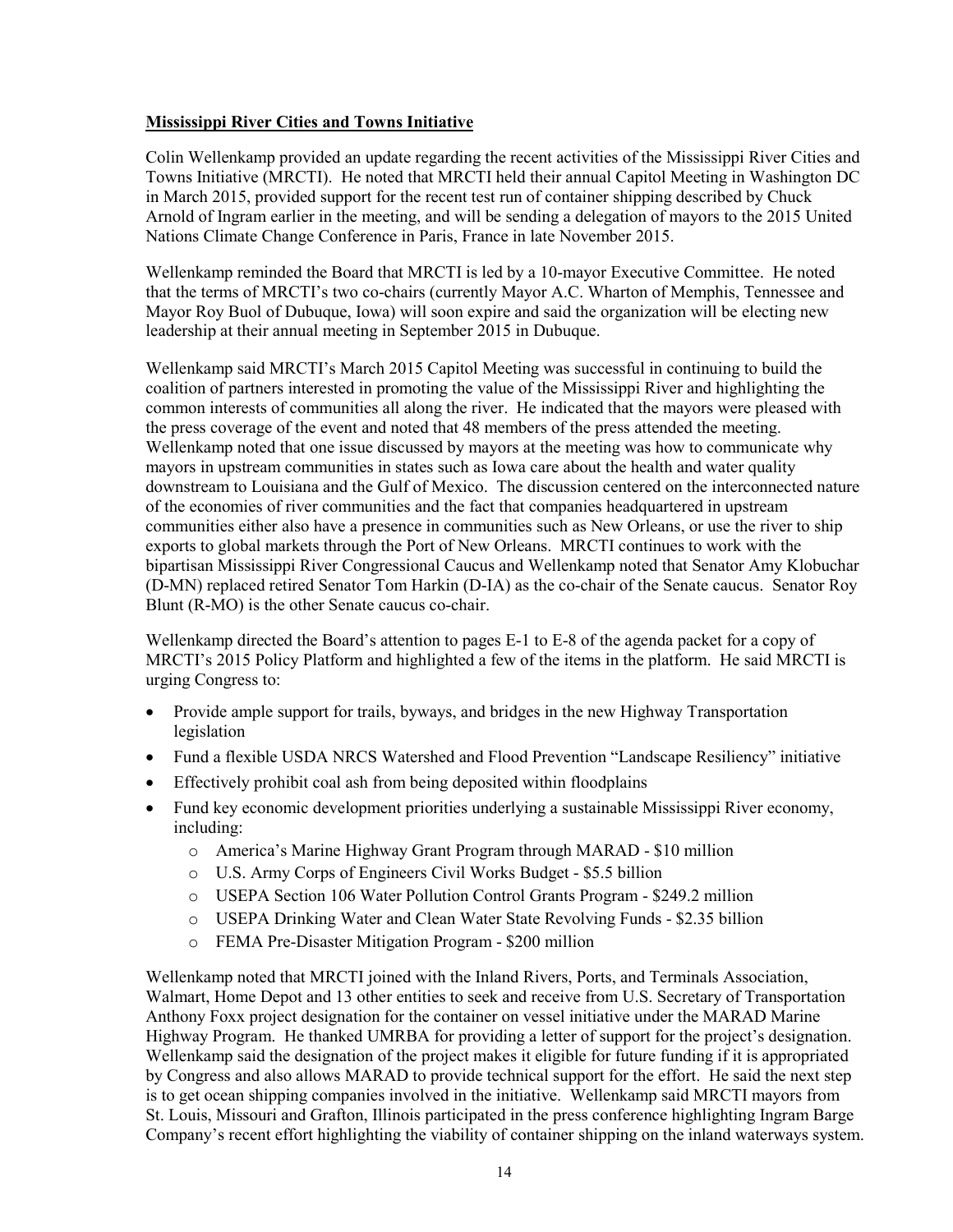Wellenkamp expanded upon the delegation of MRCTI mayors participating in the November 2015 UN Climate Change Conference in Paris, France. He said the Mississippi River mayors have a compelling story to tell given the increase of extreme weather events such as floods, droughts, hurricanes, and tornadoes as well as the significance of the Mississippi River basin to global food production. He said the conference offers an excellent opportunity for the leaders of Mississippi River communities to exchange information with leaders in other basins worldwide and learn about approaches to addressing climate change impacts.

Wellenkamp said MRCTI's 2015 Annual Meeting will be held in Dubuque, Iowa on September 15-17, 2015 just prior to the Iowa Presidential caucuses. He thanked UMRBA Chair Dan Baumann, Board member Bryan Hopkins, and UMRBA staff for their work in facilitating the USFWS' preparation of the Upper Mississippi River economic profile. Wellenkamp said MRCTI members have used the Lower River economic profile extensively and anticipate similar use of the Upper River profile in conjunction to promote a greater understanding of the economic value of the entire Mississippi River. Dru Buntin noted that partners involved in the Upper Mississippi River economic profile are planning to release it during the MRCTI meeting in September in Dubuque. In addition to the Upper River economic profile, Buntin said UMRBA is interested in highlighting the Upper Mississippi River Restoration (UMRR) program as well as the states' collective water quality work during the MRCTI annual meeting. In response to a question from Buntin, Wellenkamp said the theme for the annual meeting is "The Mississippi River as America's Main Street" and indicated he would be happy to work with UMRBA on highlighting these issues during the meeting.

## **Spills Contingency Planning**

Given the inclusion of spills contingency planning as a focus area in UMRBA's strategic plan, Dave Hokanson said staff thought an update regarding recent spill event responses and lessons-learned, as well as development of spill response tools, would be of interest to the Board. Hokanson said Heath Smith of USEPA Region 7 and Steve Faryan of USEPA Region 5 would provide updates on two notable recent spill incidents.

#### February 2015 Ethanol Spill – near Balltown, Iowa

Heath Smith provided information regarding a February 4, 2015 Canadian Pacific Railway derailment near Balltown, Iowa. Smith said the initial NRC report indicated approximately six tanker cars containing ethanol had derailed. The report said one car was on fire and one was in the Mississippi River. The report stated that local fire department staff and representatives of the potentially responsible party were on site and Iowa Department of Natural Resources personnel were in route. No assistance was requested from USEPA.

In actuality, Smith said 15 cars derailed and 14 of them were tank cars. Smith said eight of the tank cars spilled approximately 55,000 gallons of denatured ethanol with some of this consumed by fire, some spilled into the Mississippi River, and some spilled inland to the ground. Smith said the remote location and steep grade of the derailment location limited response access to the site. Smith described the response actions including the creation of an access road and staging area, the purging of tank cars to remove residual ethanol, and the removal of the tank cars. The river was also iced over so an air boat was used for sampling. Smith said the derailment location was the only one (among many locations sampled) where there were results above screening levels for ethanol and benzene in water.

Smith played a video showing the deployment of an aeration device at the derailment site. He also shared a time lapse representation of the migration of the ethanol plume downstream based upon modeling and monitoring results. In response to a question from Robert Stout, Smith said response sampling focused on benzene due to its toxicity and presence in denatured ethanol. Tim Yager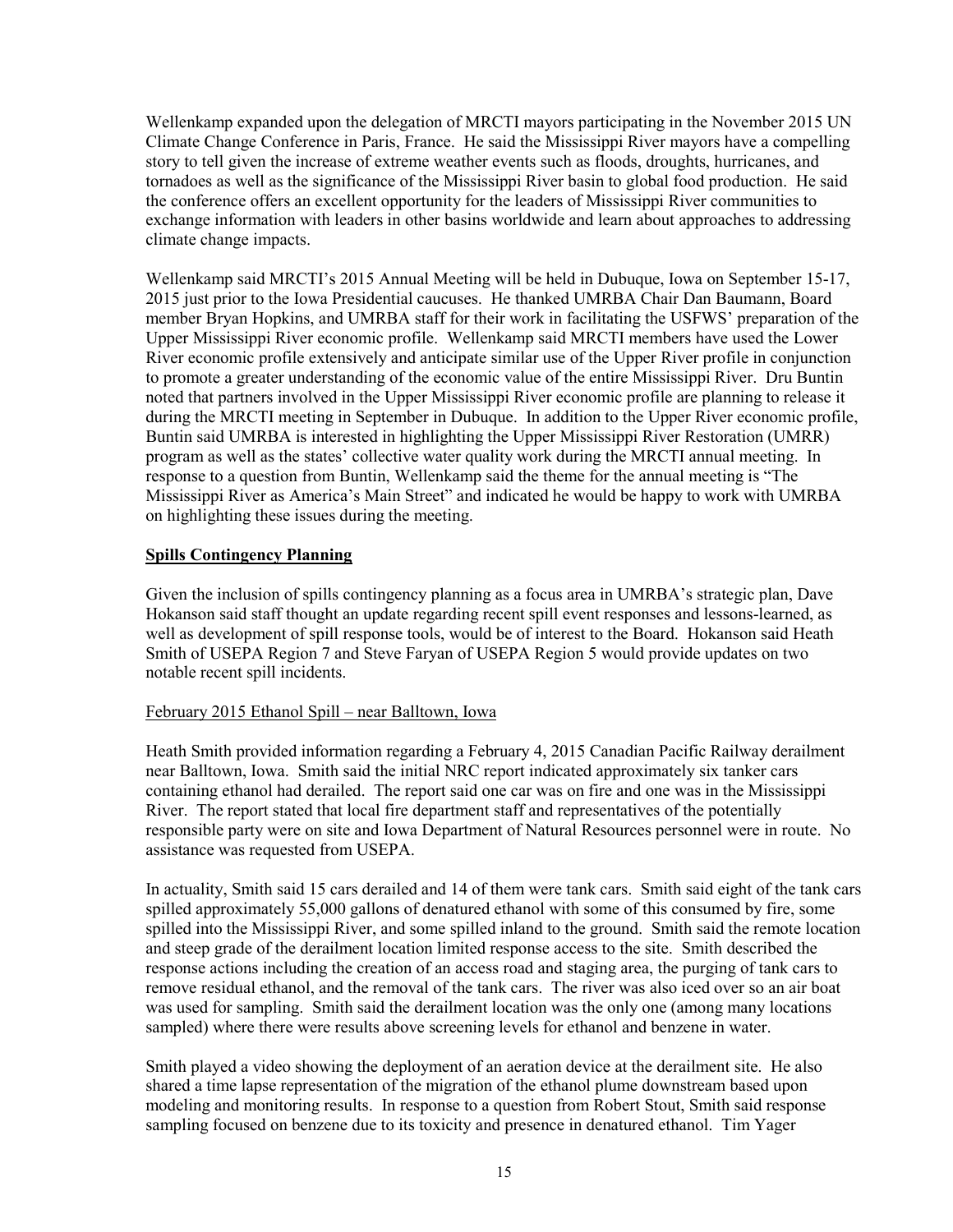acknowledged the participation of staff from the USFWS McGregor District office in the derailment response and noted that the air boat used for sampling was theirs.

## March 2015 Crude Oil Spill - near Galena, Illinois

Steve Faryan provided an overview of response actions following a March 5, 2015 BNSF derailment resulted in the release of crude oil to the ground near the Galena River's confluence with the Mississippi River. Faryan said Galena Fire personnel made the decision to let the Bakken crude burn and focus response on safety and site stabilization to prevent the release of product off site. 415 personnel were initially involved in response actions. Faryan said the Illinois Emergency Management Agency and the Galena Fire Department used the National Incident Management System from the onset of the incident. USEPA and IEMA established Unified Command on day four of the incident with additional involvement of staff from the Illinois EPA, the Galena Fire Department, Jo Daviess County Emergency Management Agency, and BNSF Railway. Faryan said response activities included:

- Extinguishing the fire
- Developing roadway access to difficult incident area as well as associated permitting
- Removal of un-impacted cars from the area
- Removal of damaged cars from right-of-way
- Excavation of contaminated soil under tracks
- Replacement of damaged track and reestablishment of track operation
- Emptying, cleaning, purging, cutting, and scrapping rail cars

Faryan shared several photos of the incident site and response activities and provided a description of air, product, surface water, and soil monitoring and sampling activities at the site. Faryan said surface water sampling showed no exceedances of Illinois water quality standards. Sheet pile containment and excavation of impacted soils at the site is complete. The flushing of ballast and recovery of oil, as well as water treatment is ongoing. Restoration actions and additional monitoring are being planned. Faryan said product totals addressed at the site include:

- 230,242 gallons of crude oil
- 35,132 gallons of oil/water mixture
- 216,800 gallons of contact water treated
- 3,568 tons of contaminated soil
- 40 yards of oily and general debris
- 12 tanker cars wrecked

In response to a question from Ken Westlake, Faryan said response activities at the site have gone well and no recommendations for response improvement have been identified. In response to a question from Dan Baumann, Hokanson said the change in tanker car safety requirements and a June FEMA public safety exercise regarding a rail crude oil shipment are indications of growing federal agency engagement in crude-by-rail issues. Baumann said he is hearing that citizens are interested in additional actions being taken in residential areas near the rail lines.

## Regional Response Planning Tools

Dave Hokanson said in light of recent spill incidents and interest from the UMRBA Board, staff have assembled a summary of regional planning and response tools that are most relevant for use on the UMRS. This summary includes tools developed by the UMR Hazardous Spills Coordination Group,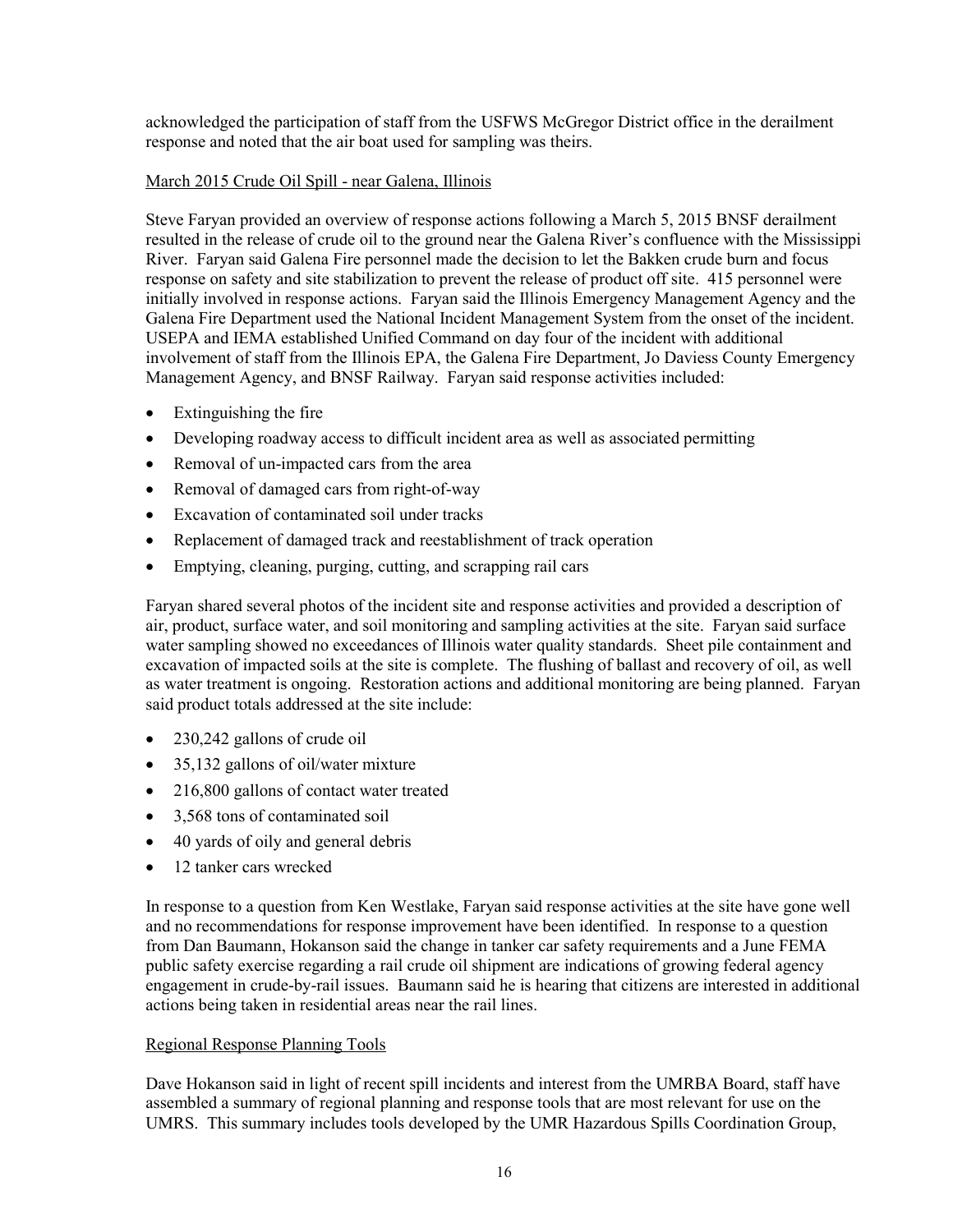USEPA, and UMRBA OPA staff working under contract with USEPA. Tools described in the summary document provided to the Board include:

- UMR Spill Plan, Resource Manual, and Emergency Action Field Guide
- Region 5 Inland Sensitivity Atlas
- Geographic Response Plans (GRPs) for UMR Pools, including incident action plans
- UMR Response DVD
- Regional/Area Plans
- EPA Websites
- Habitat Fact Sheets for Response
- Inland Response Tactics Manual

Hokanson said a GRP is a location-specific strategy (or set of strategies) to help guide the initial response to a spill of oil or other hazardous materials. The GRP provides initial guidelines for responders in the event of a spill, greatly reducing the time needed to make decisions about how to respond. A GRP gives responders the information and guidance they need to ensure that response to a spill is fact and effective while protecting sensitive resources threatened by the spill.

Hokanson described the evolution of the development of the Upper Mississippi River GRP in phases. Phase one of the UMR GRP included an initial focus primarily on site-specific response strategies and also included description of the pool, inland sensitivity atlas maps, basic contact information and the tactics manual. Phase two added initial incident action plan (IAP), better aerial illustration of response tactics, and began to cover areas outside of the Upper Mississippi River National Wildlife and Fish Refuge. Hokanson shared some examples of UMR GRP response strategies.

Hokanson said the benefits of the initial IAP include accelerating initial response, defining roles early, and establishing response objectives, but it is not a substitute for incident-specific consultation and consideration. Initial IAPs contain:

- Cover sheet with background information on incident
- Agency roles and responsibilities
- Incident Command System (ICS) forms
- Incident Command organizational chart
- Emergency contact list
- Fill-able forms

Hokanson said the GRP/IAP development process can be as important as the product. The process includes the identification of private, local, state, and federal participants. Workshops and field assessments are also included in the process. With the review of information and creation of materials, the entire process from initial meetings to the creation of the final product CD can take six months to one year to complete.

Hokanson said the final GRP product includes materials on a stand-alone CD. It includes maps, specific response strategies, aerial imagery, the inland response tactics manual, and relevant Inland Sensitivity Atlas maps. The GRP also includes an area-specific IAP template, a UMR plan and field guide, and regional response plans. Supplemental information is included in the GRP, such as contact lists, habitat fact sheets, and navigation charts.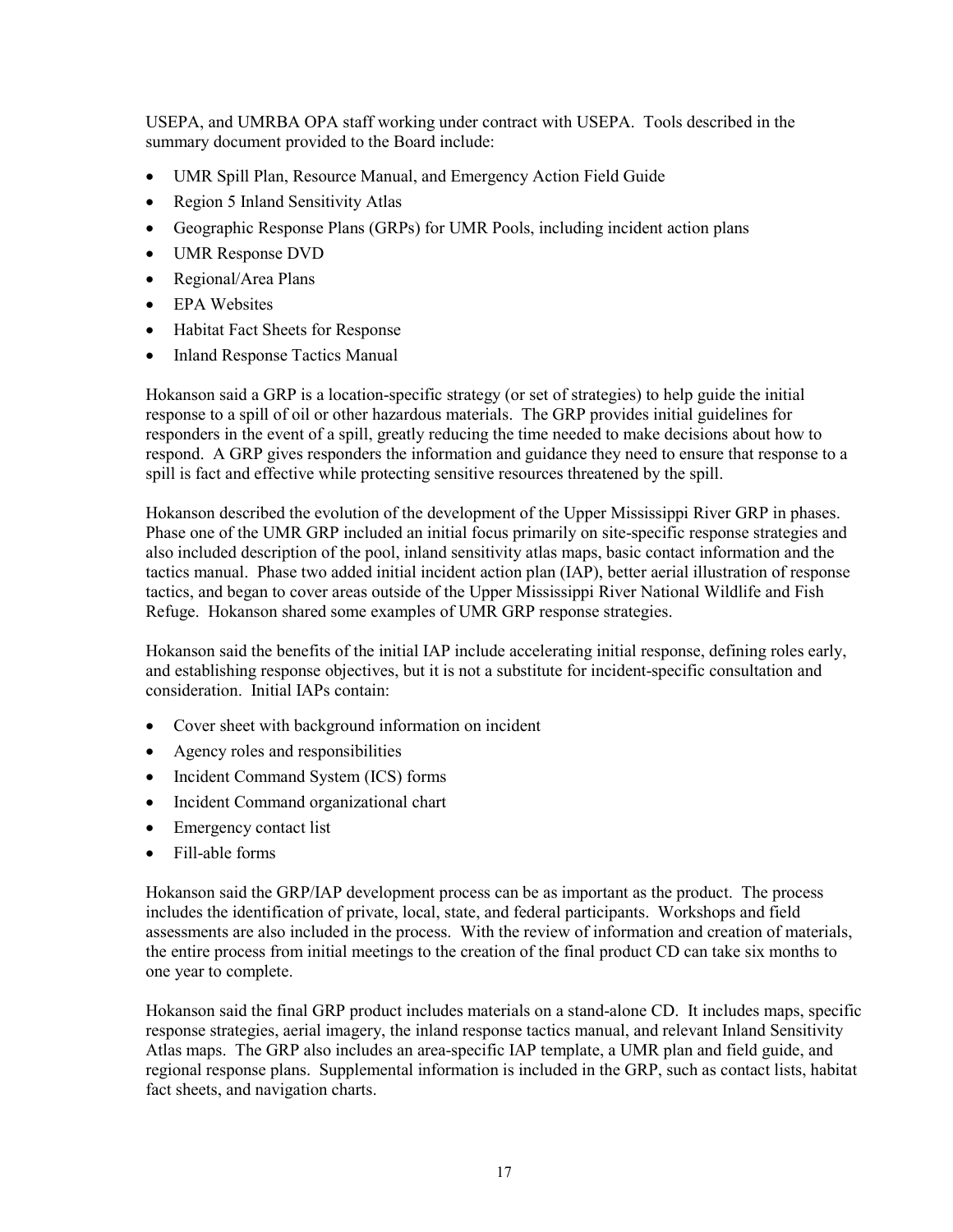Hokanson said full GRPs for UMR Pools 7, 8, 10, 13, and 19 have been completed as has the GRP for Horicon Marsh. He said response strategies only have been developed for the Twin Cities (UMR Pools 1 and 2, and the St. Croix River), Quad Cities, and St. Louis (Pool 27 and Open River) as full sub-area plans exist in these areas. Hokanson said all of the UMR GRPs are available on CD and have been adapted for use in recent UMR incidents. In response to a question from Mike Klingner, Hokanson said next steps include the completion of GRPs for UMR Pools 5, 5a, and 6 this year. GRPs for Pools 11 and 12 will be completed in 2016. Hokanson said habitat and species fact sheets will continue to be used as companion tools.

In response to a question from Dan Baumann, Hokanson said UMRBA staff shared information regarding UMR response tools for use during the June 2015 FEMA exercise in La Crosse, Wisconsin. Kraig McPeek said the USFWS has assigned a contaminant specialist to assist with spill response issues and has undertaken a two-year process of updating the river resource inventory. In response to questions from Jim Fischer, Hokanson said that at the UMR scale, the listing of contacts is not very deep. However, he said local contacts with specific response expertise can be included in the GRPs to a much more detailed level.

## **Coal Combustion Residual Storage**

Tyler Rotche provided information and an NGO perspective regarding the disposal and water quality impacts of coal ash in Illinois. He said there are 24 coal-fired power plants in the state and they are adjacent to rivers, lakes and over aquifers. There are 91 coal ash disposal pits in the state and Rotche said the pits are in unsuitable locations. He said 56 pits are over groundwater recharge areas, 62 are over shallow aquifers, and nine pits are located over wetlands. Rotche said 16 of the 38 dams assessed were deemed to be in poor conditions with some subject to the erosional forces of nearby rivers and others located over mine voids with the risk of subsidence.

Rotche said the disposal pit at the retired Vermilion Power Station has a hydraulic connection to the middle fork of the Vermilion River. Rotche showed an aerial photograph of the site, including the floodplain of the middle fork of the Vermilion River and the current and historic coal ash storage cells/ponds. Rotche said there are two ways the coal ash disposal areas at the site could fail during flood events – from inside or outside. He said the pits could fail as pressure inside increases or when erosion from the river undermines the structure. Rotche said there are approximately 3 million cubic yards of coal ash in the pits at this site.

Rotche said USEPA rules on coal combustion residuals (CCR) published in April and effective in October 2015 regulate coal ash disposal sites under subtitle D, the solid waste or non-hazardous waste provisions, of the Resource Conservation and Recovery Act (RCRA). He said the rule is selfimplementing and will result in states revising solid waste management plans (SWMPs). Rotche said the rule also establishes national minimum criteria for groundwater contamination, structural failures, and fugitive dust. He said the rules contain short term deadlines for the creation of dust control plans, implementation of dam safety inspections, and the establishment of design standards. The rules also contain longer term deadlines for the notification of intent to initiate pond closure, as well as restrictions on location of disposal sites. Rotche said the federal rules exempt some older closed pits as well as those that will be closed in the next six months.

Rotche said under the State of Illinois' coal ash rules, the state will focus the first year on the hydrogeological characterization of sites, assessment of groundwater monitoring, establishment of background values, and creation of a groundwater monitoring plan. This information will be used to assess performance and prioritize units for closure and corrective action. Rotche said remaining issues to be addressed include the applicability of the rules, location restrictions, structural integrity assessments, closure plans, post-closure care, and financial assurances.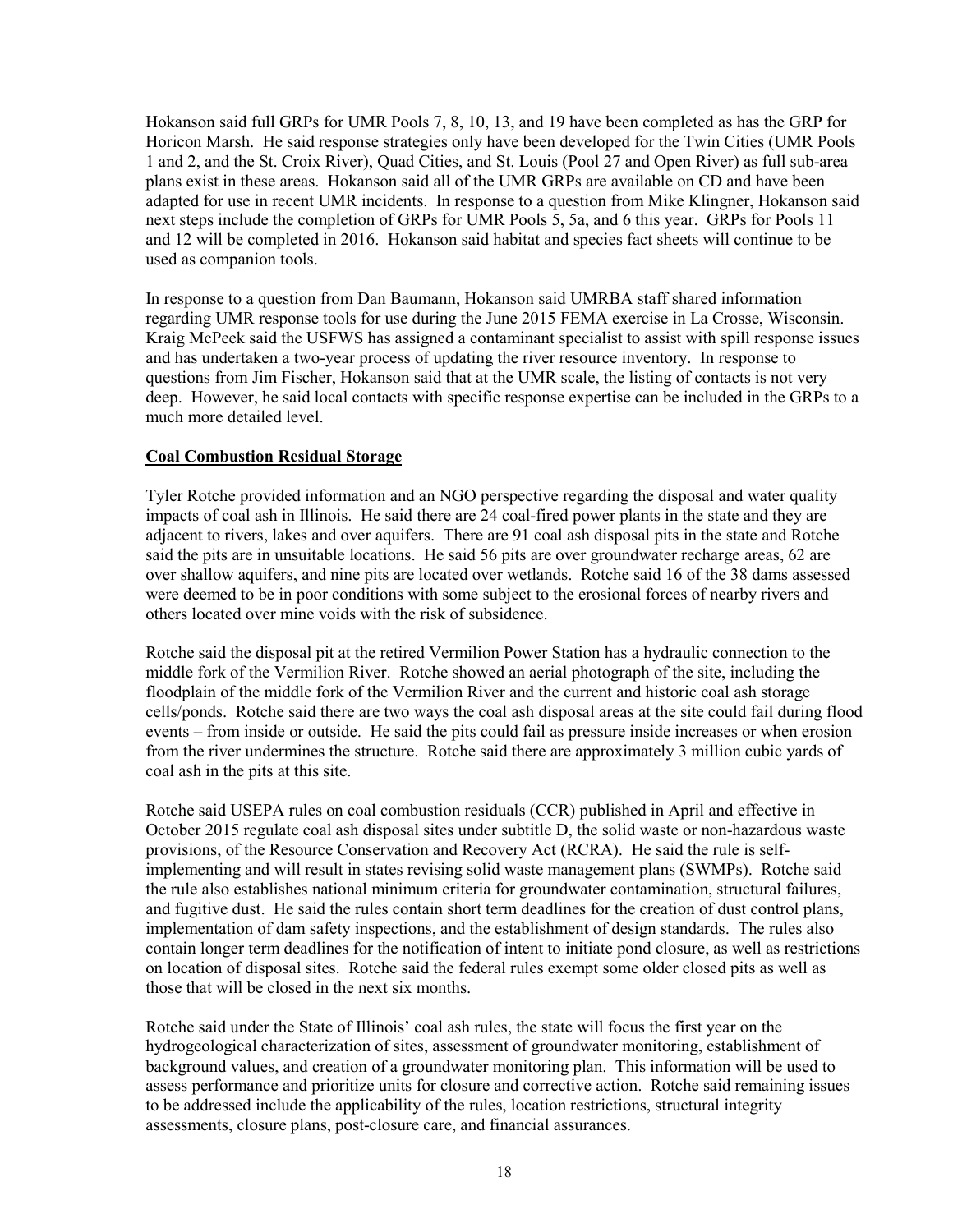Susan Mooney said Rotche covered many of the highlights of the USEPA CCR rules, but pointed out that the rules establish nationally applicable minimum criteria for disposal in landfills and surface impoundments. She said a risk assessment showed groundwater was the greatest area of risk from coal ash disposal practices. The rules require CCR units posing an unacceptable risk to retrofit or close. Mooney said the rules' technical requirements apply to owners and operators of new and existing CCR landfills, new and existing surface impoundments, as well as owners seeking lateral expansions of CCR landfills or surface impoundments. The rule also applies to inactive CCR surface impoundments located at active utilities. Mooney said the technical requirements do not apply to:

- CCR landfills that have stopped receiving CCR prior to October 19, 2015
- CCR units at facilities that have ceased producing electricity prior to October 19, 2015
- CCR generated from non-utility boilers, e.g., manufacturing facilities, universities, hospitals
- CCR that is beneficially used
- CCR placement at active or abandoned underground or surface coal mines
- Municipal Solid Waste Landfills that receive CCR

Mooney said CCR is one of the largest waste streams generated in the United States. In 2012, approximately 110 million tons of CCR was generated by over 470 coal-fired facilities in 47 states and Puerto Rico. In 2012, 40 percent of CCR was beneficially used with 60 percent disposed of mostly onsite. Mooney said there are over 310 active CCR landfills and 735 active CCR surface impoundments. She said the number of CCR facilities in USEPA Region 5 states is:

- $\bullet$  Illinois 17 facilities
- $\bullet$  Indiana 26 facilities
- Michigan  $-22$  facilities
- Minnesota 14 facilities
- $\bullet$  Ohio 25 facilities
- Wisconsin  $16$

Mooney said USEPA assessed all of the known units with a dam hazard potential rating of "high" or "significant." She confirmed that 16 of the 38 dams assessed in Illinois were deemed to be in "poor" condition.

Mooney said USEPA first published the proposed CCR rules in the Federal Register on June 21, 2010. She said two regulatory options were proposed – regulating CCR as non-hazardous (subtitle D of RCRA) or as a special waste (subtitle C of RCRA). USEPA received over 450,000 comments, conducted eight public hearings, and published three Notices of Data Availability during the course of the rulemaking. USEPA decided to regulate CCR under non-hazardous subtitle D provisions of RCRA in the final CCR rules. Mooney said key technical provisions of the final rule include:

- Location restrictions
- Design standards liners and structural integrity
- Operating standards
	- o Fugitive dust control
	- o Run-on/run-off for landfills
	- o Hydrologic and hydraulic capacity requirements for surface impoundments
	- o Inspections for surface impoundments and landfills
- Groundwater monitoring and corrective action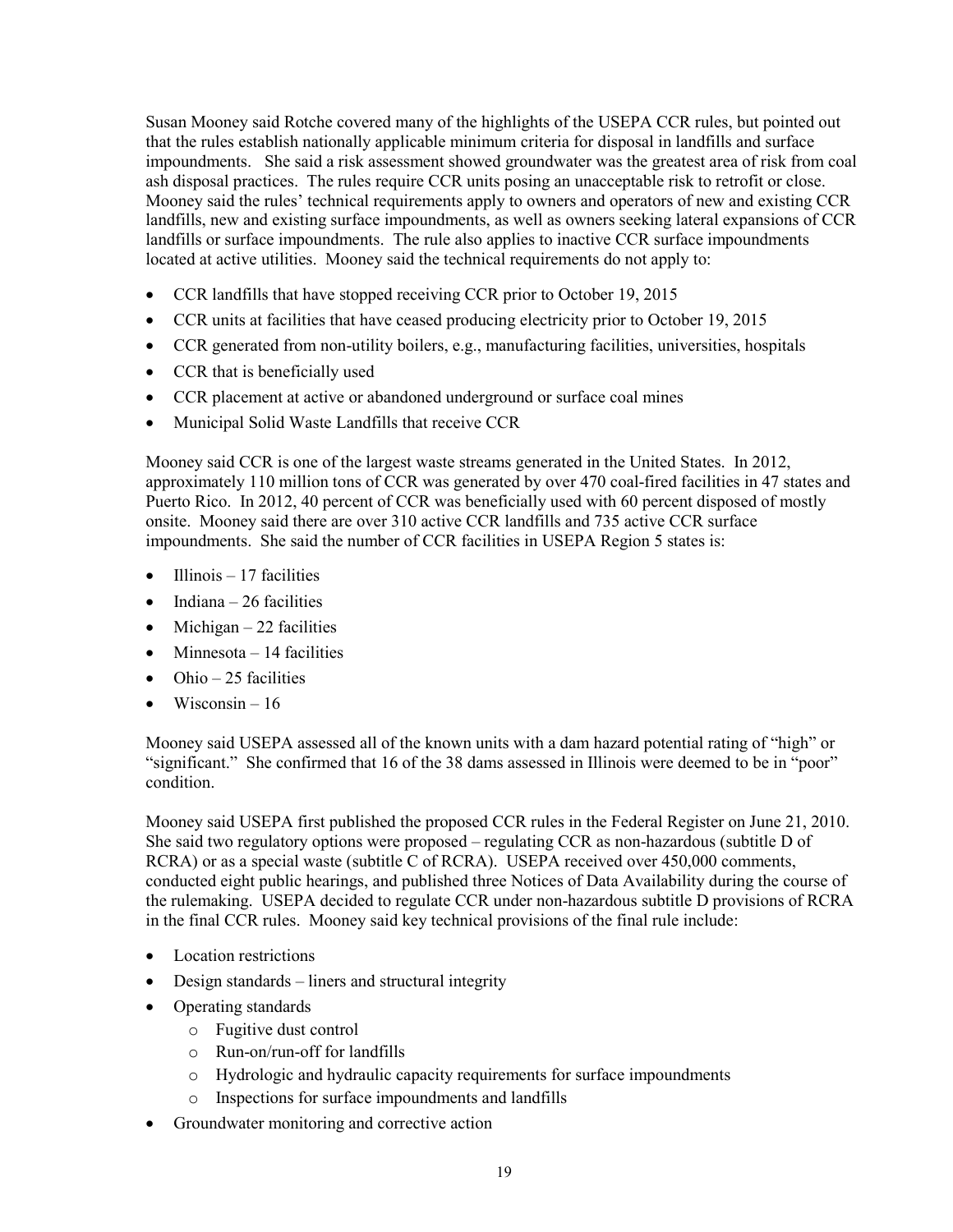- Closure and post-closure care
- Recordkeeping, notifications, and internet posting
- Beneficial use

Mooney said the effective date of the rule is October 19, 2015 with additional effective dates for specific provisions. She confirmed that the rule is self-implementing and will require no action by a regulator before facilities must comply. Citizens and states can enforce the requirements under RCRA citizen suit authority. Mooney said USEPA does have authority to address "imminent and substantial endangerment" situations, but cannot enforce the regulations. She said the rules require owners/operators to verify compliance with a certification by a qualified Professional Engineer (PE), disclose compliance activities, and notify the state in which the facility is located of decisions made and actions taken to comply with the rules.

Mooney said states are not required to adopt or implement the regulations or to develop a permitting program. She said USEPA does encourage states to adopt the federal minimum criteria into state regulation. Mooney said USEPA's approval of a revised state SWMP provides the agency's opinion of state regulations. Although this opinion will not preclude a citizen suit, Mooney said USEPA expects that a court would give it substantial weight.

## **Federal Liaison Updates**

Tim Yager said effective June 1, 2015 the USFWS has assigned Tim Miller as the new district manager for the La Crosse District within the Upper Mississippi River National Wildlife and Fish Refuge.

Kraig McPeek said the USFWS is expected to list the Northern Long Eared Bat as threatened under the Endangered Species Act on May 4, 2015.

Scott Morlock said USGS is involved in expanding 10 stream gages in Minnesota to include real-time sediment data. He said USGS has also funded a real-time nitrate gage now operating on the Mississippi River at Clinton, Iowa. Morlock said USGS is analyzing the suitability of using Missouri River dredged material for frack sand. In response to a question from Bryan Hopkins, Morlock said he expected the Missouri River dredged material study to be completed in FY 2015. In response to a question from Harry Bozoian, Morlock said the Corps is interested in the study but USGS made the decision to undertake the study. Dan Baumann encouraged USGS to consider widening the study scope to include other beneficial uses beyond frack sand. Tim Yager suggested that coordination with MVP might also be in order regarding efforts to facilitate use of dredged materials. Morlock said USGS is also working with local partners on an inundation mapping project in the Green Island area of the Maquoketa River to assess the benefits and ecosystem services of nutrient/sediment removal.

Mark Moore said repairs on the Marseilles dam are ongoing. In response to a question from Dru Buntin, Moore said final cost of the project is estimated to be approximately \$45 million and the assignment of fault is the subject of ongoing litigation. Moore said MVP continues to work on the closure of Upper St. Anthony Falls lock to commercial navigation while still maintaining the projects' flood risk function.

J.R. Flores said NRCS is accepting applications for the \$235 million second round of Regional Conservation Partnership Program (RCPP) projects through July 8, 2015. NRCS awarded \$314 million to RCPP projects in the first round. Flores said one of the RCPP projects was awarded to the Missouri Department of Natural Resources for the Our Missouri Waters Initiative. Flores described some of the additional Mississippi River Basin Healthy Watershed Initiative project work being funded by NRCS in